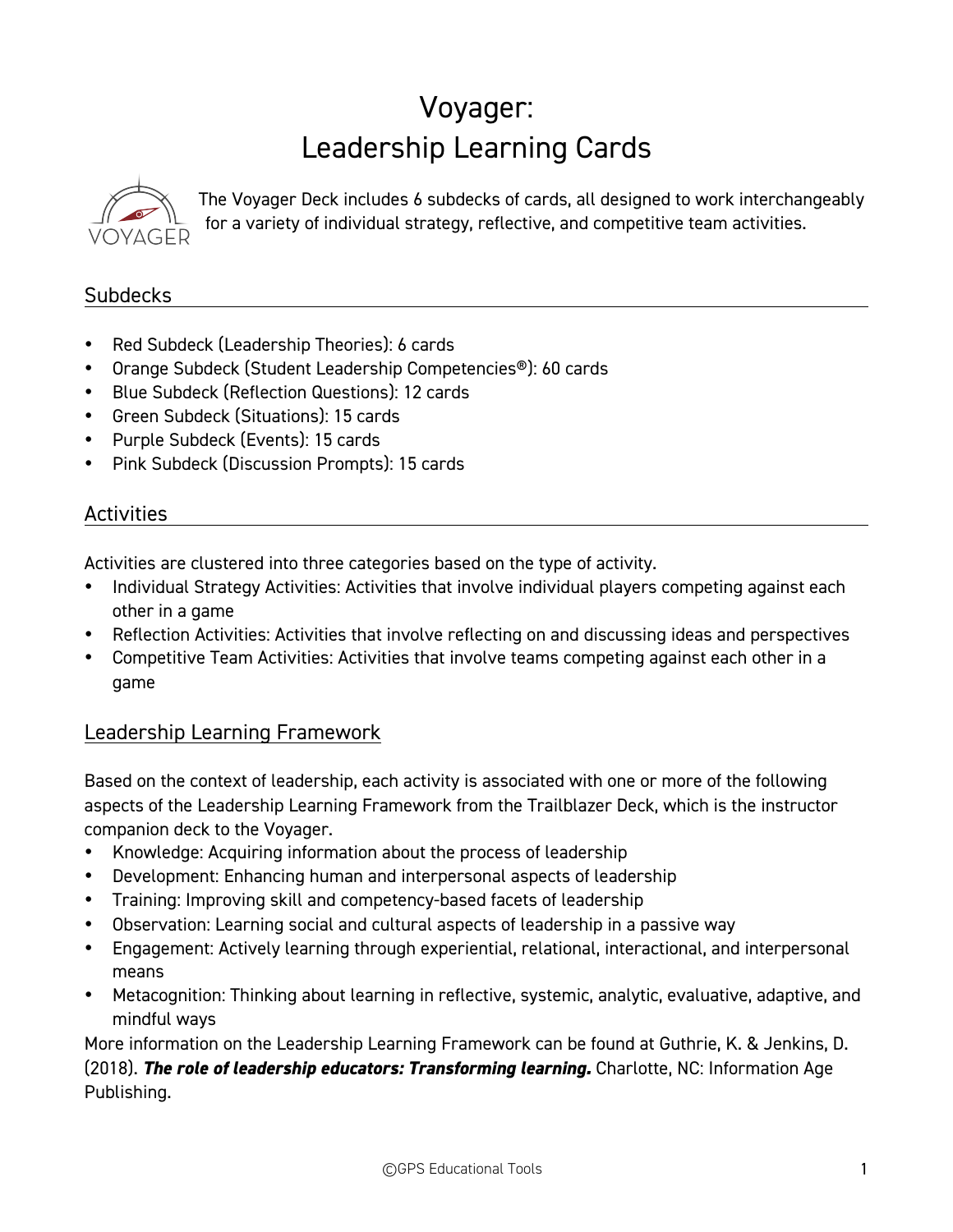### **Domains**

Based on the intended learning, each is activity is associated with one or more of the following assessment domains from the Trailblazer Deck, which is the instructor companion deck to the Voyager.

- Significance: Enhancing value
- Motivation: Enhancing motivation
- Efficacy: Enhancing confidence or belief in one's ability
- Cognition: Enhancing knowledge
- Proficiency: Enhancing skill
- Performance: Enhancing behavior

More information about the assessment domains can be found at: Seemiller, C. & Rosch, D. M. (2019). An integrative six-domain model of employee training and development. *New Horizons in* 

### *Adult Education and Human Resource Development*.

Activities within each category are in order by domain. To scaffold learning, it is suggested that if doing more than one activity, that they be done in the order listed.

### Pre-Briefing

There are two subdecks that require that the facilitator and participants have an understanding of the content and context to engage in the activities associated with those subdecks.

- Red Subdeck (Leadership Theories):
	- The theories referenced on each card in this subdeck are actually families of theories and not specific theories by name. It is important that both the facilitator and the participants understand each distinct family of theories in order to do any activity using this subdeck.
- Purple Subdeck (Events):
	- There are only 15 cards in this subdeck, meaning that only very few historical events were included. The selection of events for inclusion met a variety of criteria to ensure a diversity of types of events. But, not all significant events could be selected due to the limitations on the number of cards in the deck. Also, most activities using this subdeck can be modified to include any event the facilitator and/or participants choose.
	- The descriptions of the events listed on the cards are very short given space limitations. It is important to note that these events are far more complex than their descriptions and include many more significant individuals than those listed on the card. The names of individuals on the cards were included given their strong historical relationship to each event but do not represent every individual who played a significant role in the event.
	- Looking at historical events requires one to consider context of the time. While a critical lens can be helpful today in order to analyze the past, when engaging in some of these activities, it is essential to also look at these events from the perspective of the culture and context of the era.
	- It is important that both the facilitator and the participants understand each event in order to do any activity using this subdeck. Additional research by the facilitator and/or participants may be necessary.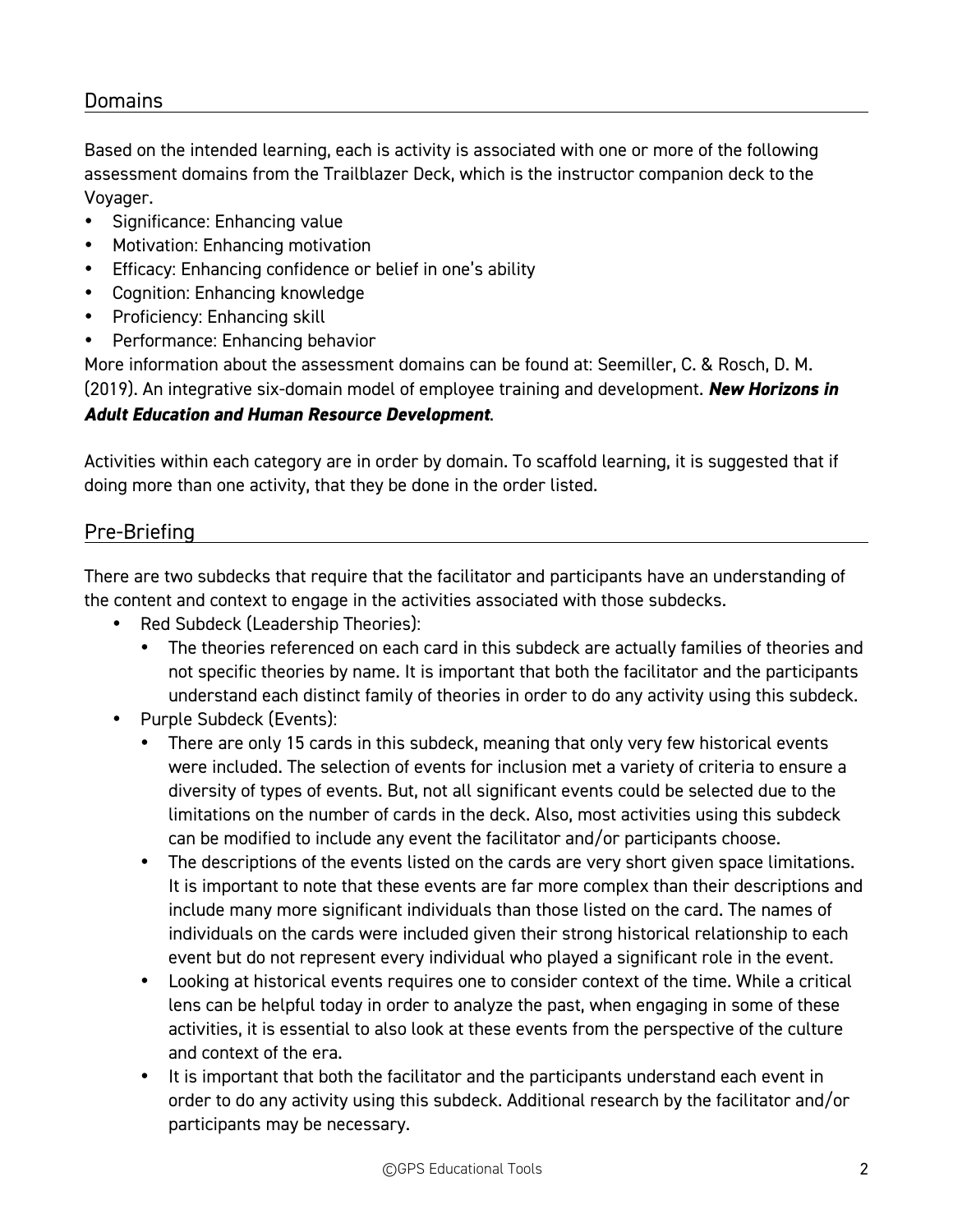• It is also highly advisable to have a constructive debriefing after any activity using this subdeck to further discuss the events, those who played significant roles in the events, and the impact of those events today.

### **Debriefing**

While each activity is nuanced and warrants debriefing related to the context of the activity and considering those who participated, the following are some general debriefing questions that may be useful to start the conversation.

- What did you learn in doing this activity?
- What was surprising?
- What was confirming? Or, what did you already know?
- Was anything challenging about this activity? If so, what was most challenging?
- What did you observe about your own behaviors when engaging in this activity?
- What did you observe about others' behaviors when engaging in this activity?
- How do your observations about yourself or others reflect leadership?
- How can you apply what you learned during this activity?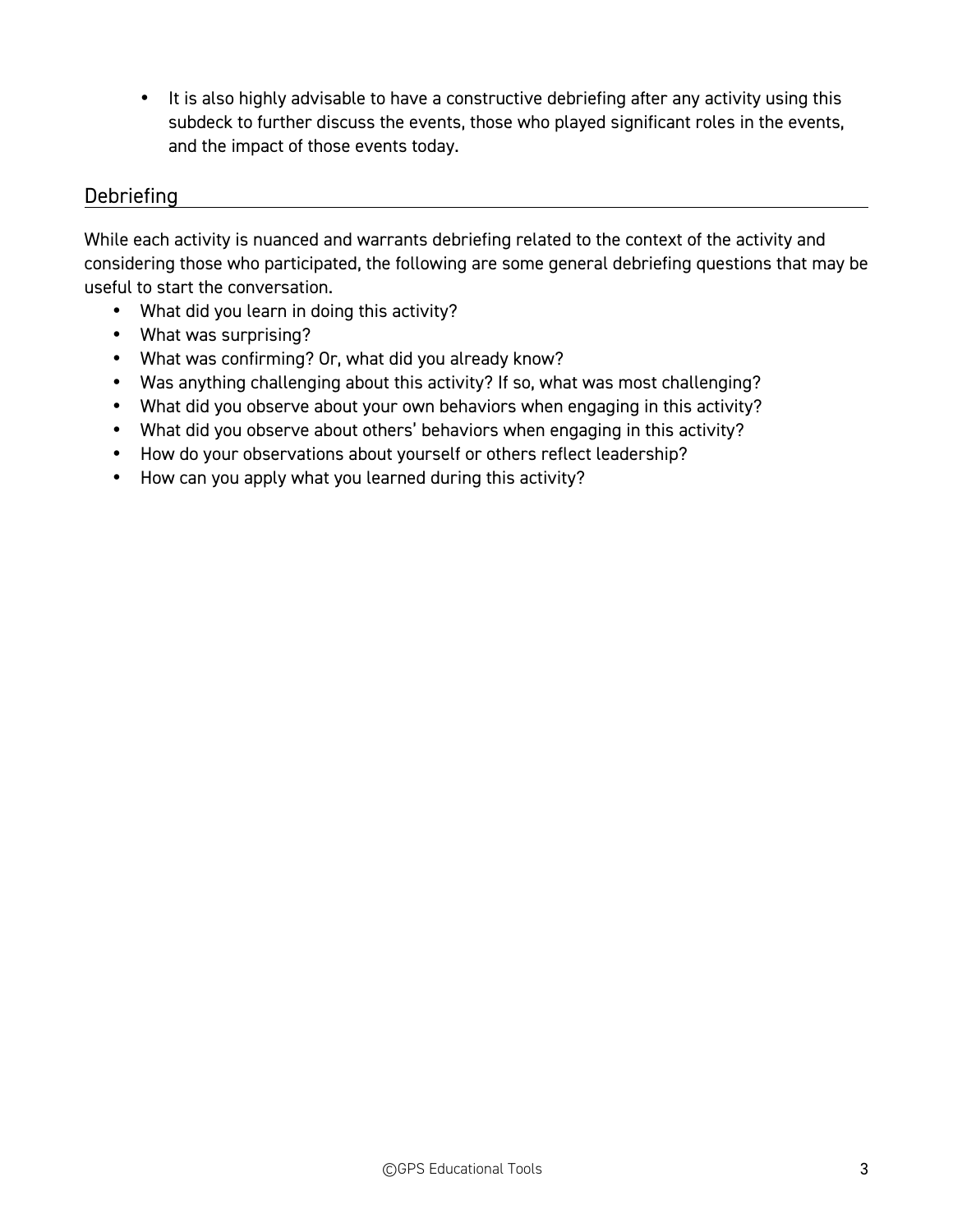### **Table of Contents**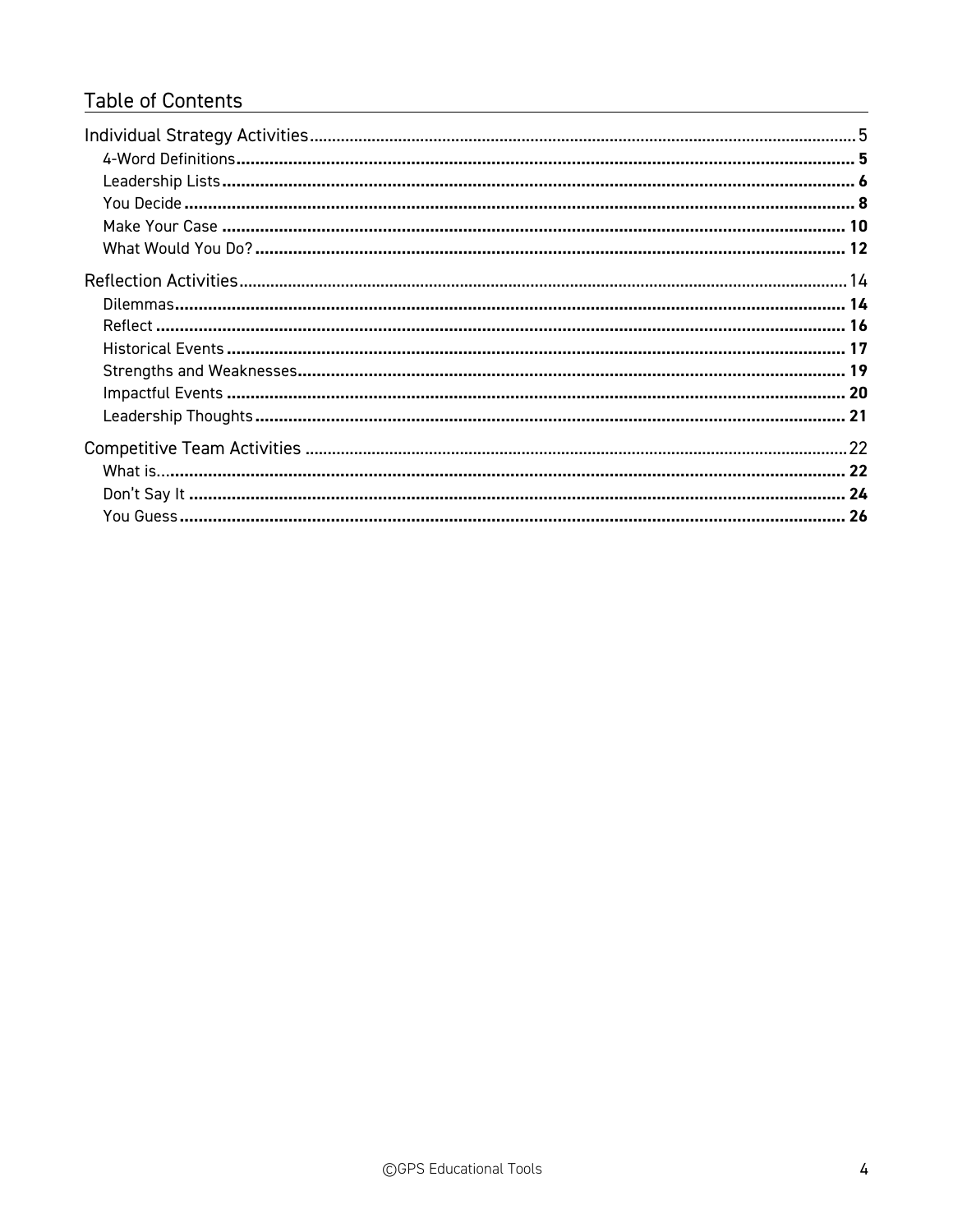### 4-Word Definitions

### Purpose

• To individually create 4-word definitions for a variety of leadership theories, leadership competencies, and historical events.

#### Learning Outcome

• To enhance one's understanding of leadership theories and leadership competencies.

### Leadership Learning Framework

- Knowledge
- Training
- Engagement

### Domain

**Cognition** 

#### Players

3-5 players per deck

### Materials Needed

- Red Subdeck (Leadership Theories)
- Orange Subdeck (Student Leadership Competencies®)
- Scrap paper (approximately 10 pieces per player)
- Pens/pencils (1 per player)

- 1. Select a player to go first; play then moves clockwise around the group.
- 2. Shuffle the Red Subdeck (Leadership Theories) and Orange Subdeck (Student Leadership Competencies®) together and place the shuffled cards stacked face down.
- 3. Each player should have a pen or pencil and several pieces of scrap paper.
- 4. The player whose turn it is draws a card from the stack. The player may look at the card but should not reveal it to the other players.
- 5. The player reads aloud the word or phrase at the top (not the descriptor text).
- 6. In 4 words or less, each player, other than the one who drew the card, writes a definition for that word or phrase on a piece of scrap paper. Players should not see what other players wrote.
- 7. The player whose turn it is reads aloud the descriptor text on the card and then the definitions from each piece of paper. That player then selects the "best" definition.
- 8. The player whose definition was selected gets a point.
- 9. The player to the right then draws a new card from the stack and repeats the process. Play continues clockwise for subsequent turns.
- 10. The player who reaches 5 points first wins.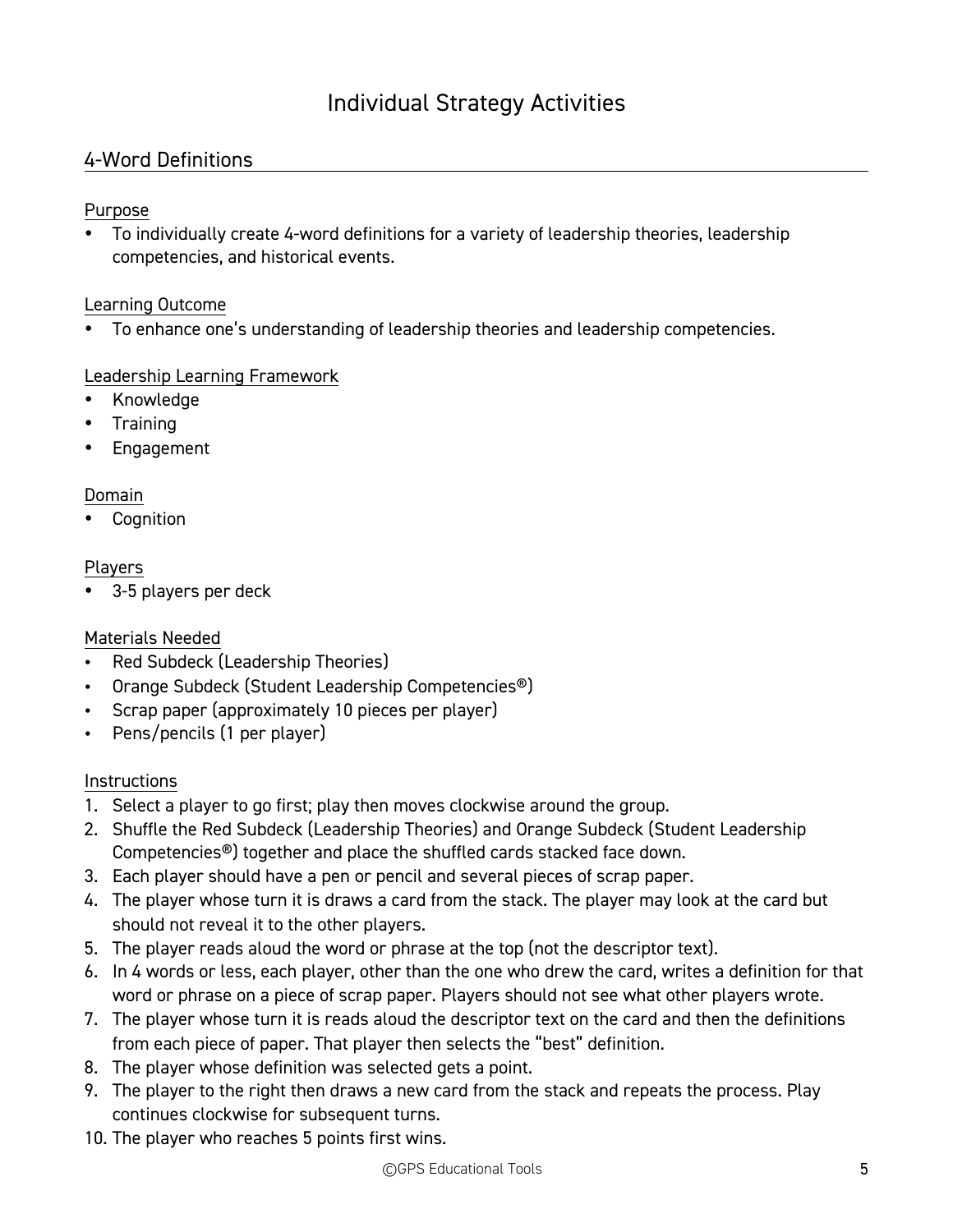### Leadership Lists

### Purpose

• To individually brainstorm factors associated with a variety of leadership competencies that begin with a particular letter of the alphabet.

### Learning Outcomes

• To enhance one's understanding of a (Knowledge) variety of factors related to leadership competencies.

### Leadership Learning Framework

- Knowledge
- Training
- Engagement

### Domain

**Cognition** 

### Players

• 2-5 players per deck

### Materials Needed

- Orange Subdeck (Student Leadership Competencies®)
- Blank sheets of paper (3 per player)
- Pens/pencils (1 per player)
- Timer

- 1. Each player should have a pen or pencil and a blank piece of paper.
- 2. Select a player to go first; play then moves clockwise around the group.
- 3. Shuffle the Orange Subdeck (Student Leadership Competencies®) and place the shuffled cards stacked face down.
- 4. The player whose turn it is selects a letter in their first name to use for the round and then flips over a card from the stack of cards. Make sure to select different letters for every player.
- 5. Each player, including the player whose turn it is, has 1 minute to write down as many words or phrases that start with the selected letter of the alphabet that are related to what is on the card. Make sure to set a timer for 1 minute.
- 6. After the timer goes off, writing should stop.
- 7. Each player then reads their lists to the other players. If two or more players have the same word or phrase written down, they must cross it off their lists. If there is a good reason as determined by the group that someone's word or phrase is not a good fit, that word or phrase must be taken off the list.
- 8. Players then get a point for every viable word or phrase not crossed off their lists.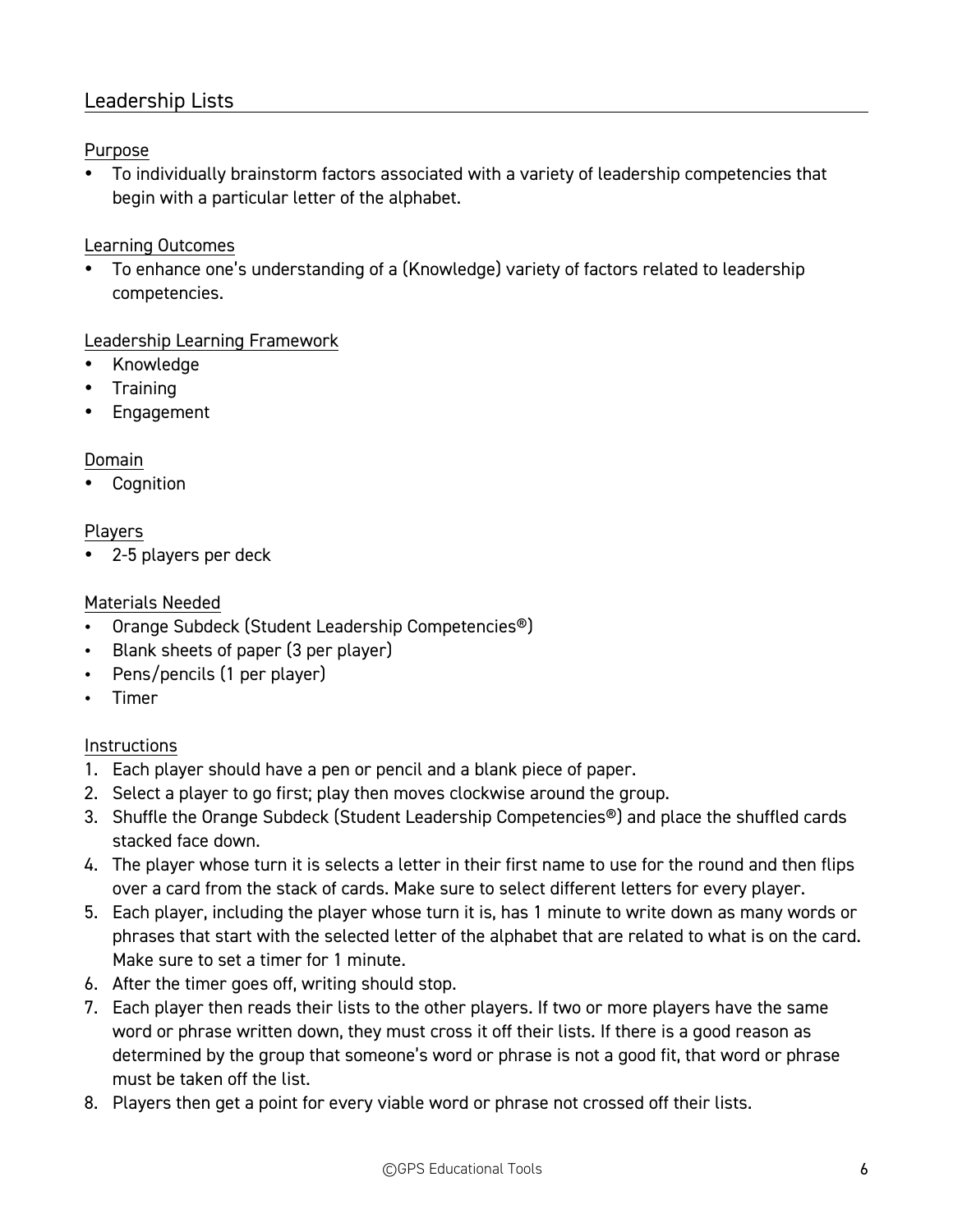- 9. Play continues clockwise for subsequent turns. Players can use the same sheet of paper to write each list until they run out of room on that sheet.
- 10. To play a second round, the player who began the exercise and whose turn it is again selects a letter in their last name to use for the round and then flips over a card from the stack of cards.
- 11. Play continues the same as the first round.
- 12. The player who has the most points after the first round, if that is the stopping point, or the second round, if that is the stopping point, wins.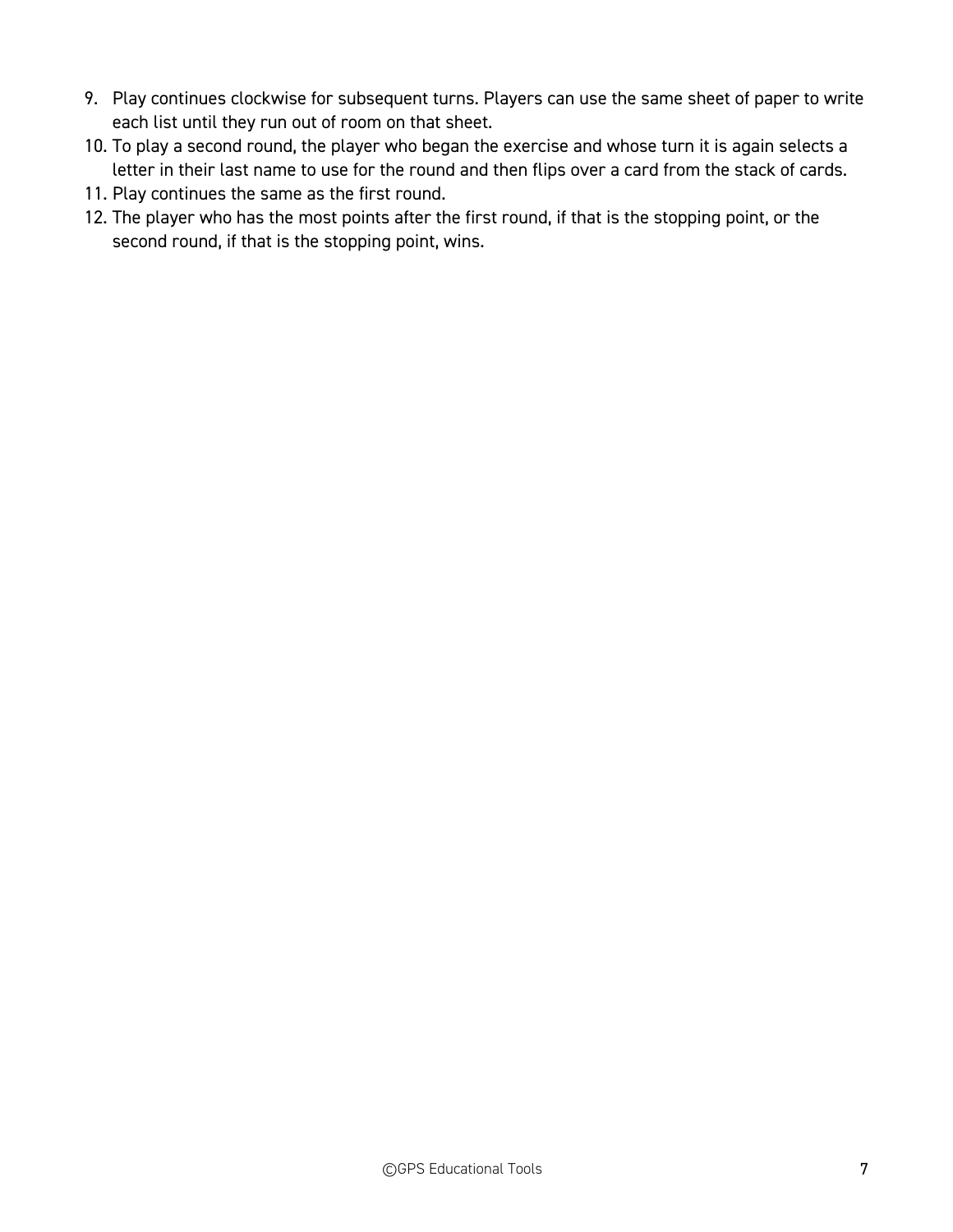### You Decide

### Purpose

• To individually match leadership competencies with historical events.

### Learning Outcome

• To enhance one's understanding of and value the role leadership competencies played during a variety of historical events.

### Leadership Learning Framework

- Knowledge
- Training
- **Engagement**

### Domain

• Cognition; Significance

### Players

• 3-5 players per deck

### Materials Needed

- Orange Subdeck (Student Leadership Competencies®)
- Purple Subdeck (Events)
- Scrap paper (approximately 10 pieces per player)
- Pens/pencils (1 per player)

- 1. Select a player to go first; play then moves clockwise around the group.
- 2. Each player should have a pen or pencil and several pieces of scrap paper.
- 3. Shuffle the Orange Subdeck (Student Leadership Competencies®) and place the cards stacked face down. Do the same with the Purple Subdeck (Events). Do not shuffle the two Subdecks together.
- 4. Each player draws 5 cards from the Orange Subdeck (Student Leadership Competencies®) and leaves the remainder of the stack face down. Players may look at their cards but should not reveal them to the other players.
- 5. One card is flipped over from the Purple Subdeck (Events) for everyone to see, leaving the remainder of the stack face down.
- 6. Each player, including the player whose turn it is, selects one card from their hand (Orange Subdeck: Student Leadership Competencies®) that best relates to or describes the event or those involved in/impacted by the event listed on the card that is flipped over from the Purple Subdeck (Events). Players should place their selected card face down near the flipped card so other players cannot see their card.
- 7. The player whose turn it is flips over and reads aloud each card from the Orange Subdeck (Student Leadership Competencies®) played during that round.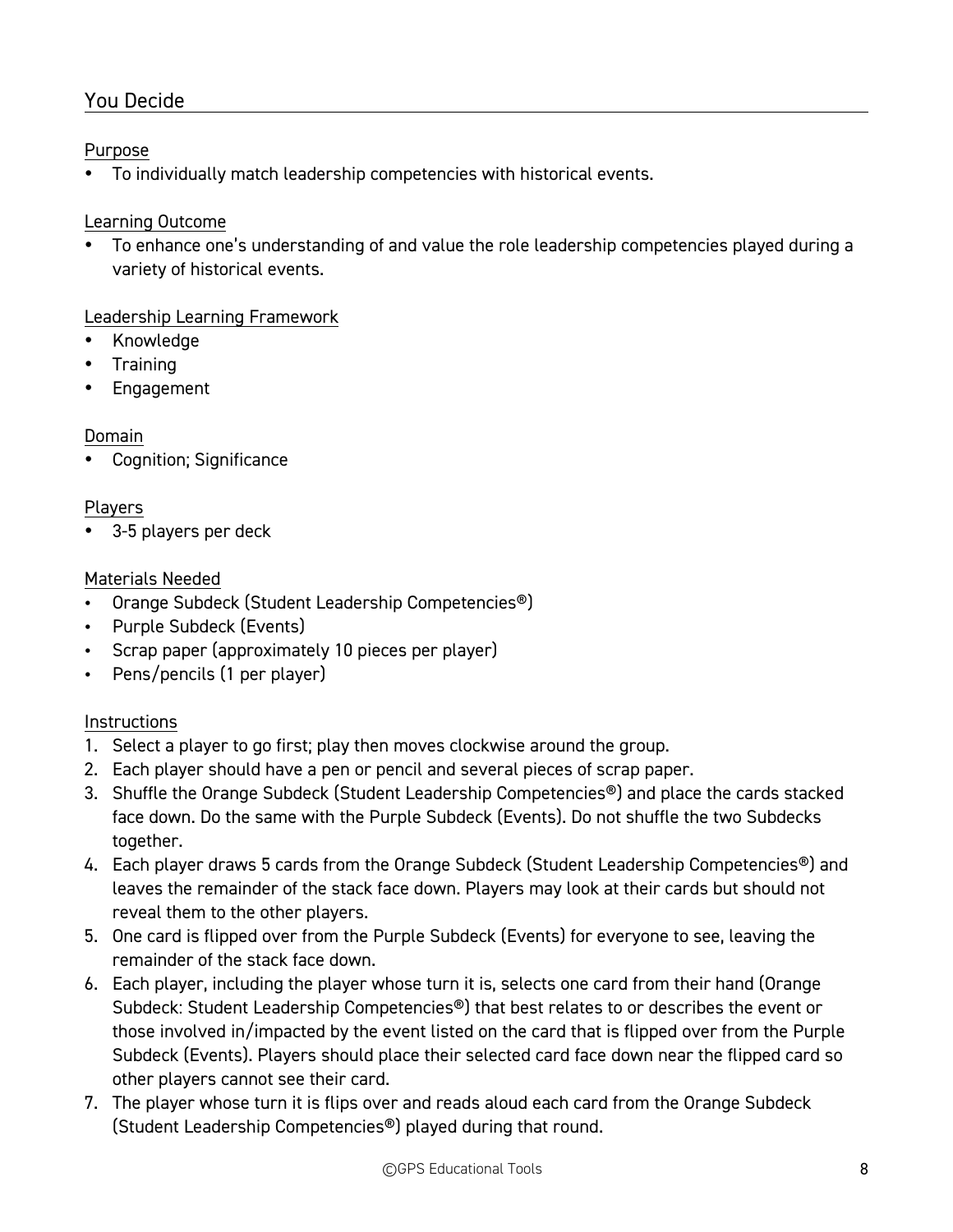- 8. Each player, including the player whose turn it is, votes for the one card they believe best relates to or describes the event or those involved in/impacted by the event by writing their selection on a piece of scrap paper. Players cannot vote for their own card.
- 9. The player whose turn it is counts the votes. The player whose card received the most votes gets a point. If there is a tie, both players get a point.
- 10. All players then select another card from the Orange Subdeck (Student Leadership Competencies®) so as to maintain 5 cards in their hand.
- 11. The player to the right of the player whose turn it was flips over and reads aloud a new card from the Purple Subdeck (Events). Each player plays an Orange card, voting commences, and the point is awarded. Play continues clockwise for subsequent turns.
- 12. The player who reaches 5 points or has the most points after either all Orange Subdeck (Student Leadership Competencies®) cards or all Purple Subdeck (Events) cards have been played wins.

[A variation would be to have the player whose turn it is come up with an historical event of their choice in lieu of flipping over a card from the Purple Subdeck (Events). Play would continue as described in the remainder of the instructions.].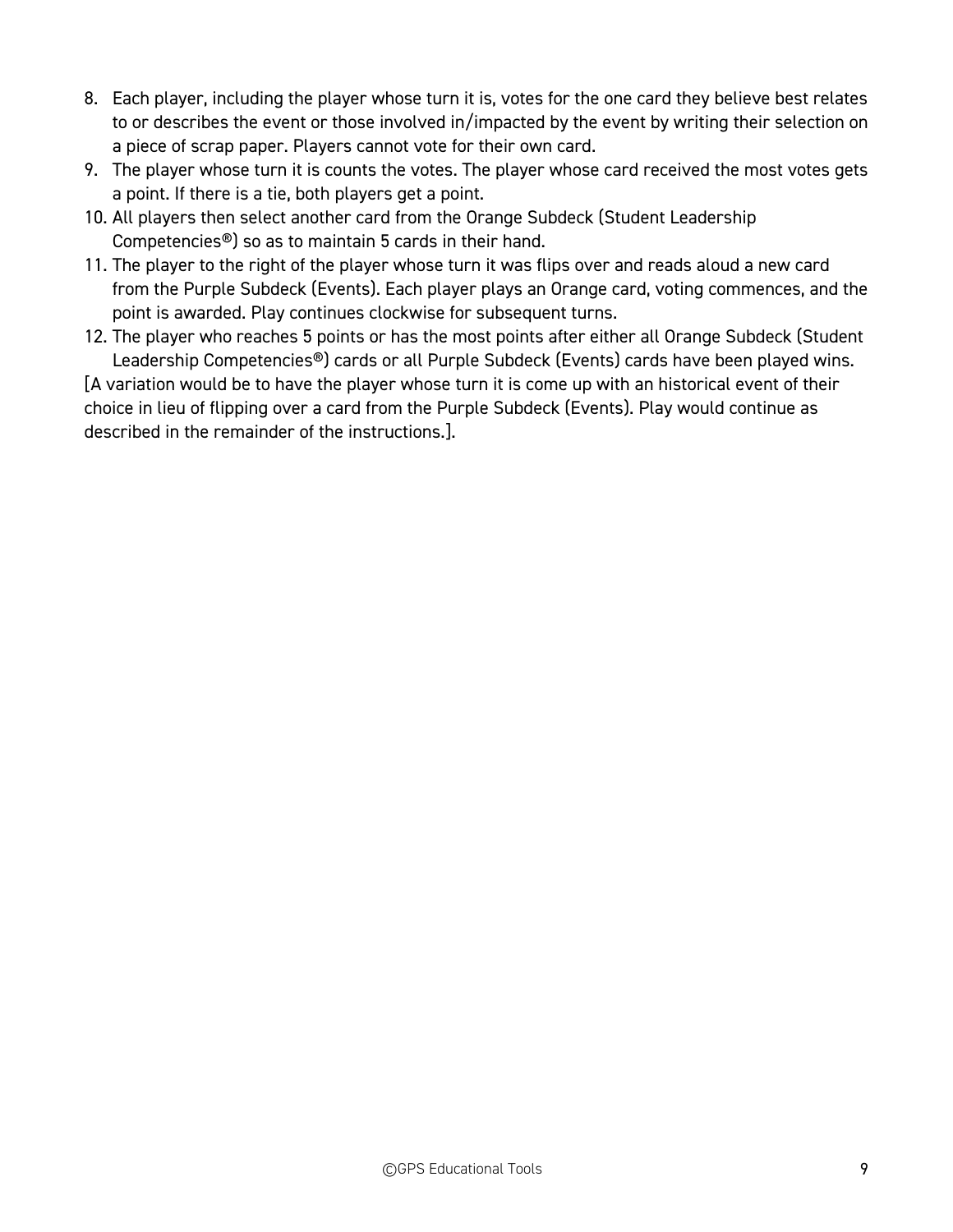### Make Your Case

### Purpose

• To individually match a leadership theory with an historical event and then advocate why their match is the best.

#### Learning Outcome

• To enhance one's understanding of and value the role leadership theories played during a variety of historical events.

#### Leadership Learning Framework

- Knowledge
- **Development**
- Engagement

#### Domain

• Cognition; Significance

#### Players

• 3-5 players per deck

#### Materials Needed

- Purple Subdeck (Events)
- Red Subdeck (Leadership Theories)

- 1. Select a player to go first; play then moves clockwise around the group.
- 2. Shuffle the Purple Subdeck (Events) and place the cards stacked face down. Do the same with the Red Subdeck (Leadership Theories). Do not shuffle the two Subdecks together.
- 3. Each player draws 2 cards from the Purple Subdeck (Events) and leaves the remainder of the stack face down. Players may look at their cards but should not reveal them to the other players.
- 4. The player whose turn it is will flip a card over from the Red Subdeck (Leadership Theories) for the others to see, leaving the remainder of the stack face down.
- 5. Each player (not including the player whose turn it is) selects one card from their hand that best describes or complements the card that is flipped over from the Red Subdeck (Leadership Theories). Players should place their selected card face down near the flipped card so other players cannot see their card. For example, if the flipped card is Trait Theory, each student would have to select a card from their hand from the Purple Subdeck (Events) that is an example of Trait Theory, counterintuitive to Trait Theory, or absent of Trait Theory in relation to the event or those involved in the event.
- 6. The player whose turn it is flips over and reads aloud each card from the Purple Subdeck (Events) played during that round.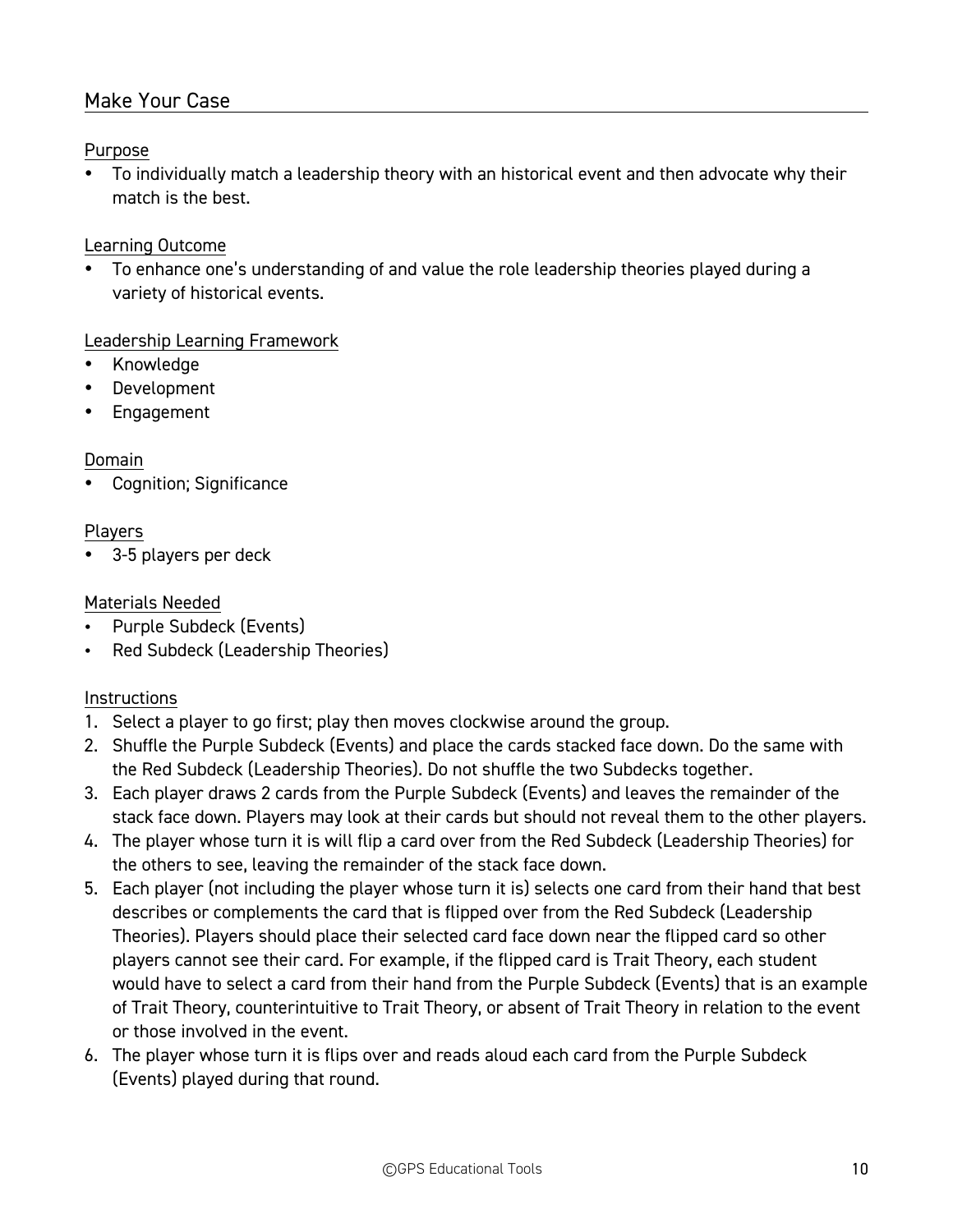- 7. Both players who played a Purple card must "make their case" that their Purple card is the best match with the card flipped from the Red Subdeck (Leadership Theories). They do this by each speaking for 30 seconds about why their card is the best match.
- 8. The player whose turn it is, and who did not play a Purple card, selects which case was more compelling.
- 9. The player who made the best case gets a point.
- 10. After the point is allocated, the player to the right flips over and reads aloud a new card from the Red Subdeck (Leadership Theories), the other two players play a Purple card, each player "makes their case," and the point is awarded. Play continues clockwise for subsequent turns.
- 11. The player to reach 6 points or has the most points after all Red cards have been played wins. For an extended version, after all of the Red cards have been played, shuffle the cards in the Red Subdeck (Leadership Theories) and begin play again using the remaining cards from the Purple Subdeck (Events).

[A variation would be to have each player, before starting, write down 2 historical events of their choice on 2 separate slips of paper. Both slips of paper from all players would then be added to the stack of Purple Subdeck (Events) cards as an option to be drawn from the deck. Play would continue as described in the remainder of the instructions.].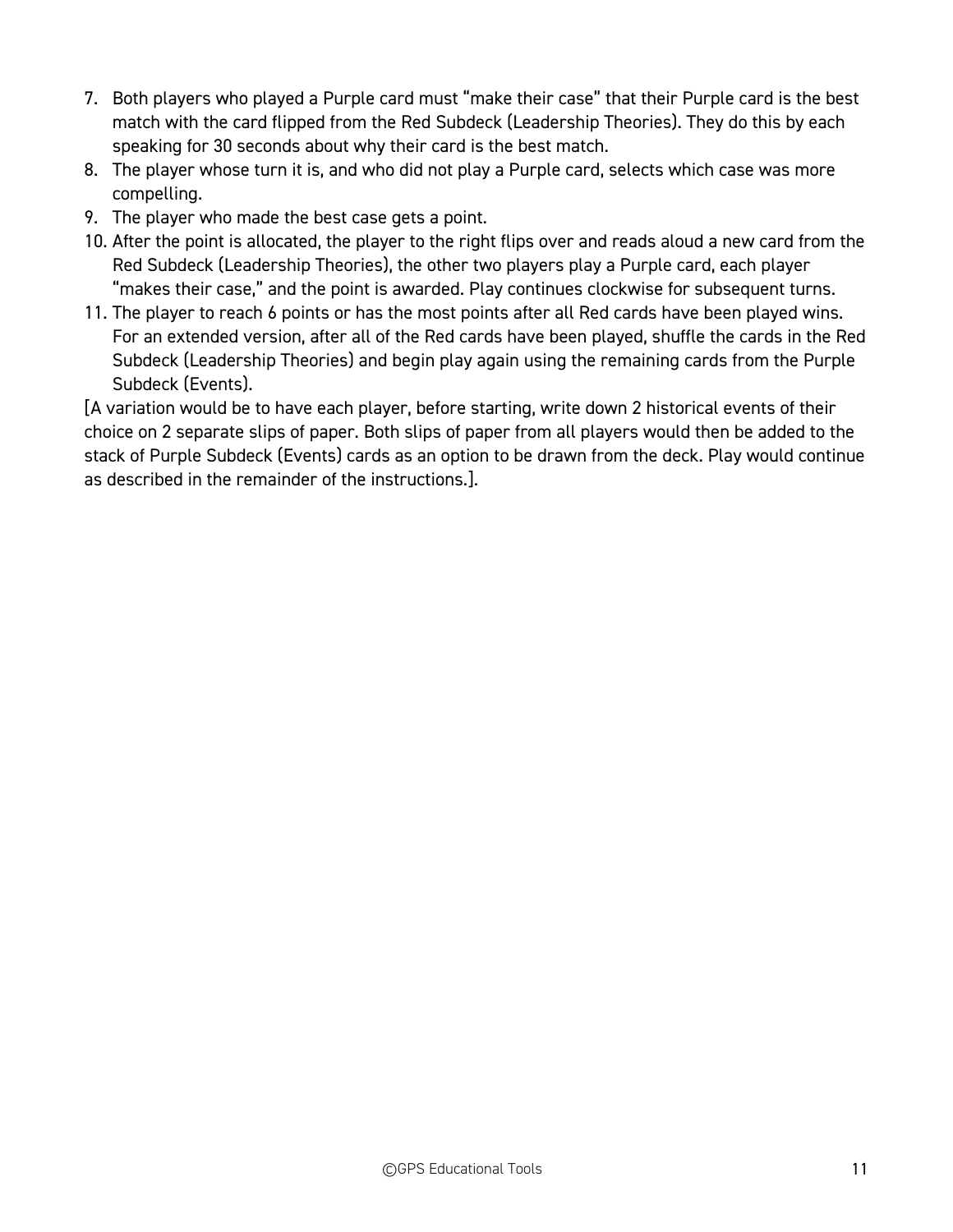### What Would You Do?

### Purpose

• To individually select the best leadership competency for handling a particular scenario.

### Learning Outcome

• To enhance one's understanding of and value the role leadership competencies played during a variety of leadership scenarios.

### Leadership Learning Framework

- Knowledge
- Training
- **Engagement**

#### Domain

• Cognition; Significance

#### Players

• 3-5 players per deck

#### Materials Needed

- Green Subdeck (Situations)
- Orange Subdeck (Student Leadership Competencies®)
- Scrap paper (approximately 10 pieces per player)
- Pens/pencils (1 per player)

- 1. Select a player to go first; play then moves clockwise around the group.
- 2. Each player should have a pen or pencil and several pieces of scrap paper.
- 3. Shuffle the Orange Subdeck (Student Leadership Competencies®) and place the cards stacked face down. Do the same with the Green Subdeck (Situations). Do not shuffle the two Subdecks together.
- 4. Each player draws 5 cards from the Orange Subdeck (Student Leadership Competencies<sup>®</sup>) and leaves the remainder of the stack face down. Players may look at their cards but should not reveal them to the other players.
- 5. One card is then flipped over from the Green Subdeck (Situations) for everyone to see, leaving the remainder of the stack face down.
- 6. Each player selects one card from their hand (Orange Subdeck (Student Leadership Competencies®) of a competency most appropriate for addressing the scenario listed on the card flipped over from the Green Subdeck (Situations). Players should place their selected card face down near the flipped card so other players cannot see their cards.
- 7. For the first round of play, the Green card that the player flips over will need to be addressed from the leader's perspective. For the second round of play, the Green card that the player flips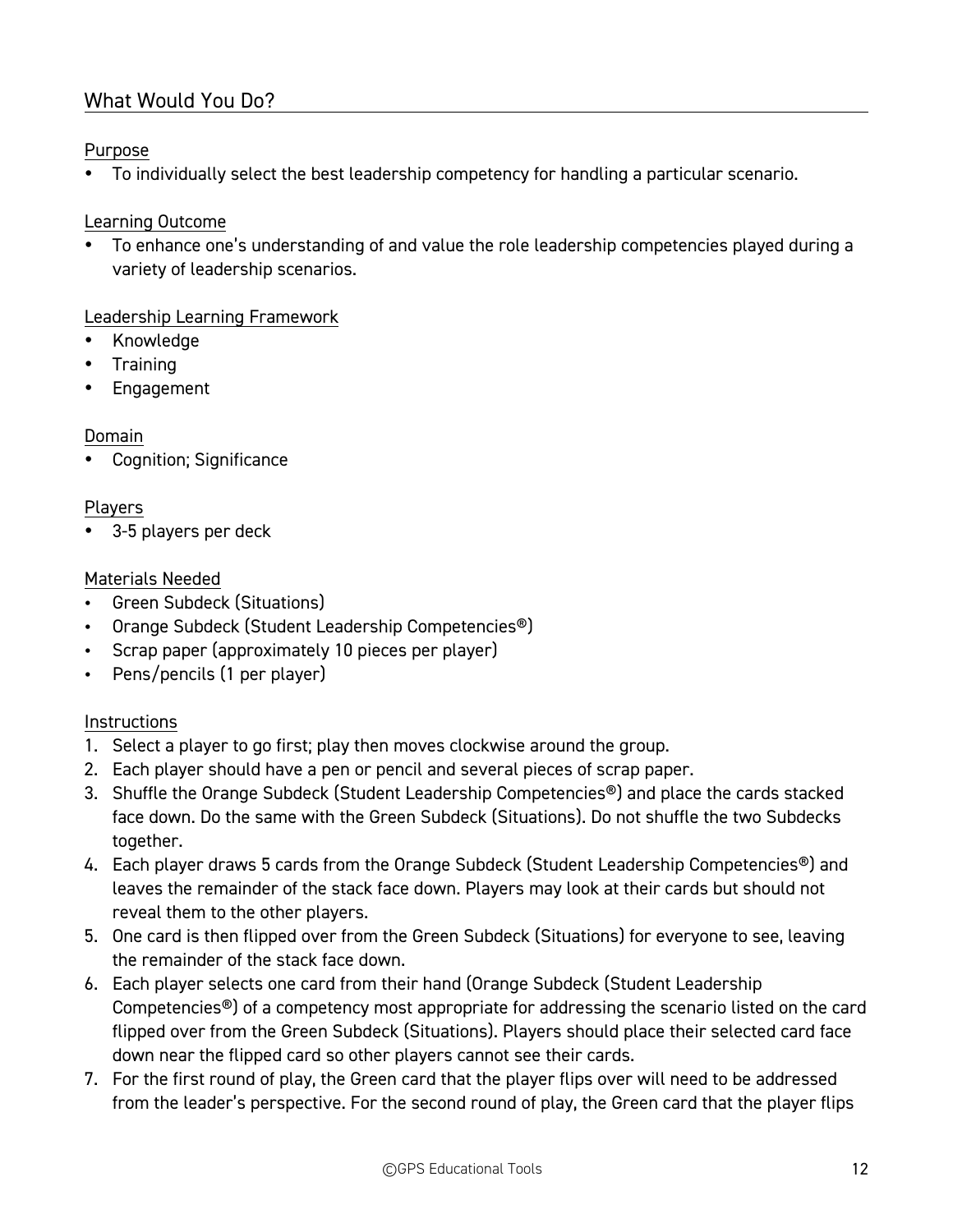over will need to be addressed from the member's (follower's) perspective. Alternate perspectives with each subsequent turn.

- 8. The player whose turn it is flips over and reads aloud each card from the Orange Subdeck (Student Leadership Competencies®) played during that round.
- 9. Each player, including the player whose turn it is, votes for the one card they believe is the best match by writing their selection on a piece of scrap paper. Players cannot vote for their own card.
- 10. The player whose turn it is counts the votes. The player whose card received the most votes gets a point. If there is a tie, both players get a point.
- 11. All players then select another card from the Orange Subdeck (Student Leadership Competencies®) so as to maintain 5 cards in their hand.
- 12. The player to the right of the player whose turn it was flips over and reads aloud a new card from the Green Subdeck (Situations). Each player plays an Orange card, voting commences, and the point is awarded. Play continues clockwise for subsequent turns.
- 13. The player who reaches 5 points or has the most points either after all Orange Subdeck (Student Leadership Competencies®) cards or all Green Subdeck (Situations) cards have been played wins.

[A variation would be, instead of having the players vote on their opinion of the best match, that the player whose turn it is would have to discuss how each competency from the Orange Subdeck (Student Leadership Competencies®) cards played that round could be used together to address the situation.]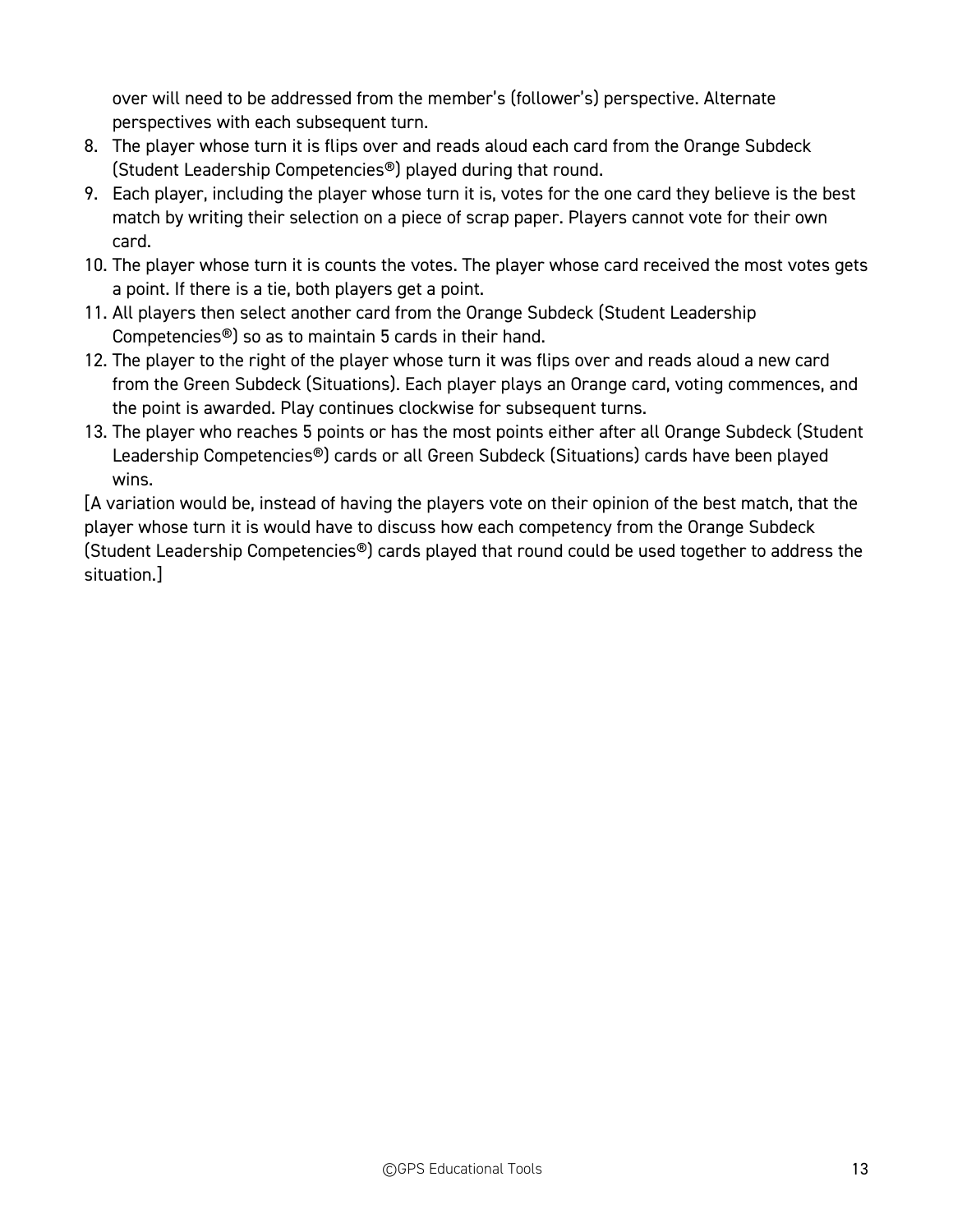# Reflection Activities

### Dilemmas

### Purpose

• To individually share perspectives on how to handle a leadership scenario and (for Version B) a leadership competency that would assist in addressing that scenario.

### Learning Outcome

• To enhance one's understanding and consideration of multiple approaches to address a leadership scenario.

### Leadership Learning Framework

- **Development**
- Engagement
- Metacognition

### Domain

• Cognition; Significance

#### Players

• 2-5 players per deck (can also be played alone using written responses rather than verbal responses)

### Materials Needed

- Green Subdeck (Situations)
- Orange Subdeck (Student Leadership Competencies<sup>®</sup>) (for Version B only)

### Instructions for Version A

- 1. Select a player to go first; play then moves clockwise around the group.
- 2. Shuffle the Green Subdeck (Situations) and place the cards stacked face down.
- 3. The player whose turn it is draws a card from the stack and discusses recommendations for addressing the scenario in the situation. Depending on the context of the scenario, the player will choose whether to address the scenario as the leader or member (follower) and answer the associated prompt below.
	- $\circ$  How could the leader address this situation?
	- o How could the member (follower) address this situation?
- 4. After the player has answered, the player to the right flips over a new card from the stack and discusses recommendations for the new scenario using the same process and prompt questions described above. Play continues clockwise for subsequent turns.
- 5. There is no winner for this exercise; it is designed for intentional reflection.

[A variation to make this more of a game would be to have all players address each scenario, in writing, and have the group vote on the best response (but they cannot vote for their own). The player whose response had the most votes is awarded a point.].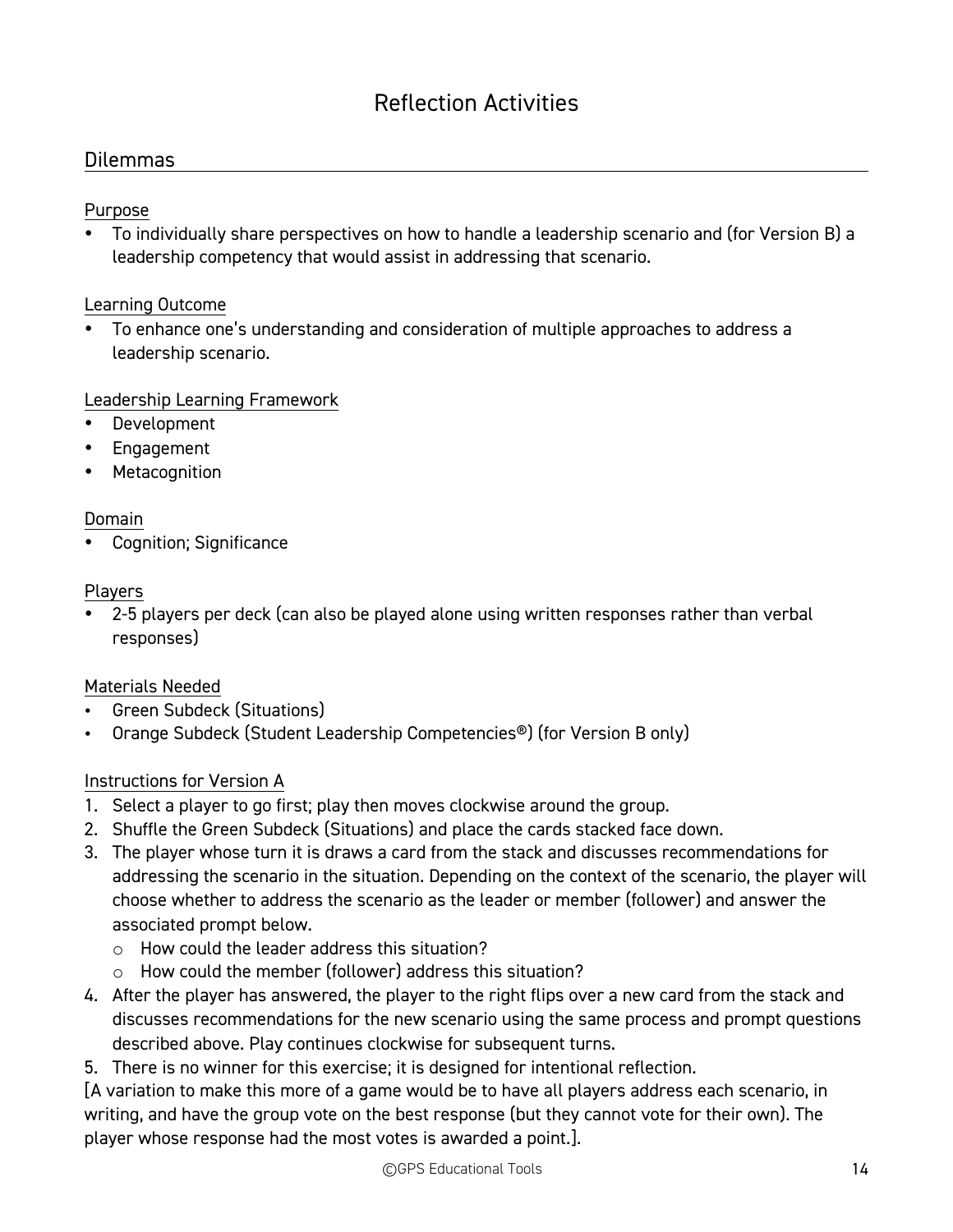### Instructions for Version B

- 1. Select a player to go first; play then moves clockwise around the group.
- 2. Shuffle the Green Subdeck (Situations) and place the cards stacked face down. Do the same with the Orange Subdeck (Student Leadership Competencies®). Do not shuffle the two Subdecks together.
- 3. The player whose turn it is draws a card from the Green Subdeck (Situations) and a card from the Orange Subdeck (Student Leadership Competencies®).
- 4. The player needs to discuss how the competency listed on Orange card might help assist in addressing the scenario on Green card. Depending on the context of the scenario, the player will choose whether to address the scenario as the leader or member (follower) and answer the associated prompt below.
	- o How could the leader use this competency to address this situation?
	- o How could the member (follower) use this competency to address this situation?
- 5. After the player has answered, the player to the right flips over a new card from the Green Subdeck (Situations) and a new card from the Orange Subdeck (Student Leadership Competencies®) and discusses recommendations for the new scenario using the same process and prompt questions described above. Play continues clockwise for subsequent turns.
- 6. There is no winner for this exercise; it is designed for intentional reflection.

[A variation to make this more of a game would be to have all players address each scenario, in writing, and have the group vote on the best response (but they cannot vote for their own). The player whose response had the most votes is awarded a point.].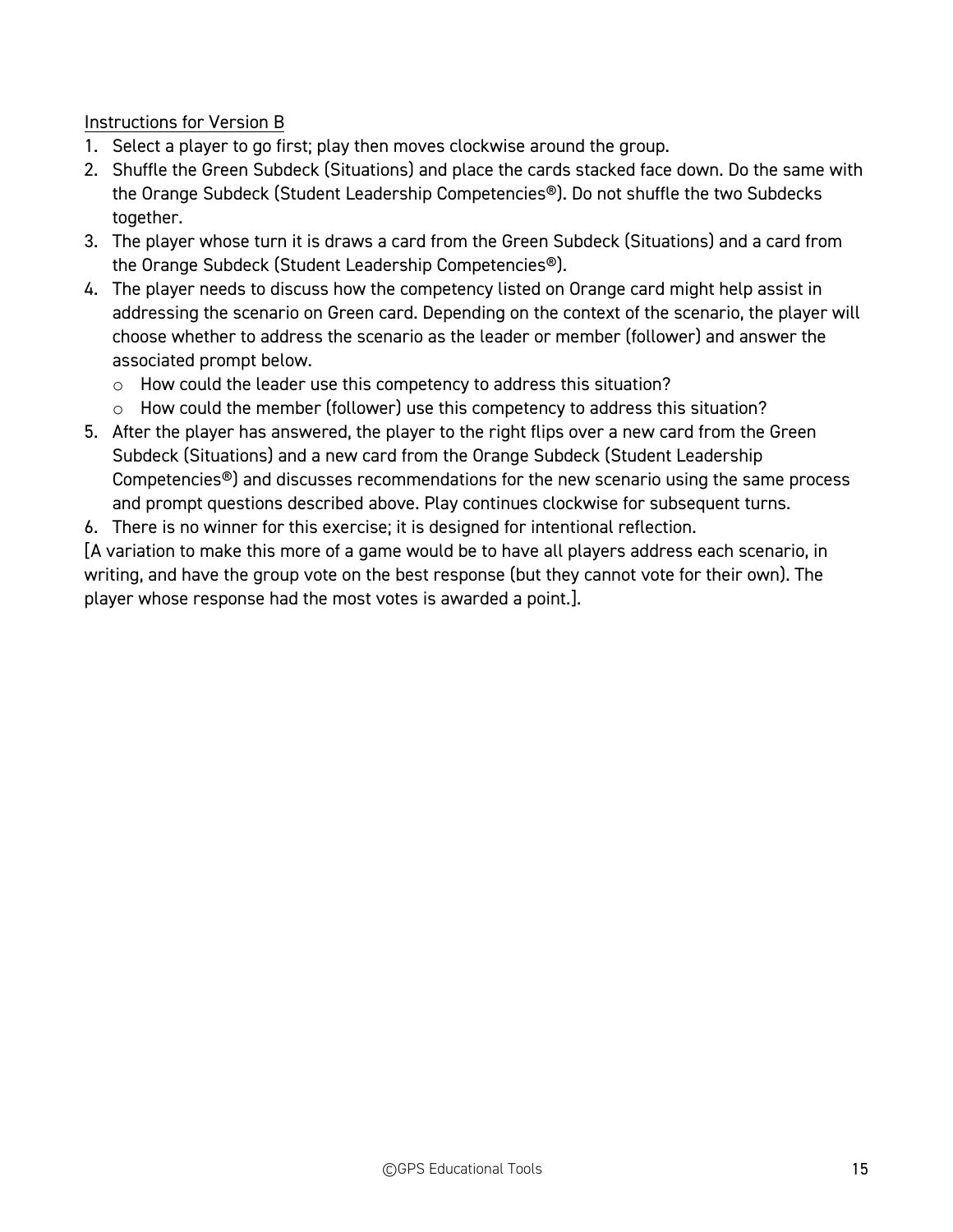### Reflect

### Purpose

• To individually respond to a reflection question in relation to a particular leadership competency.

### Learning Outcome

• To reflect on one's leadership perspectives.

### Leadership Learning Framework

- Knowledge
- Training
- Engagement
- **Metacognition**

### Domain

• Cognition; Significance

### Players

• 2-5 players per deck (can also be played alone using written responses rather than verbal responses)

### Materials Needed

- Blue Subdeck (Reflection Questions)
- Orange Subdeck (Student Leadership Competencies®)

### **Instructions**

- 1. Select a player to go first; play then moves clockwise around the group.
- 2. Shuffle the Blue Subdeck (Reflection Questions) and place the Subdeck with cards stacked face down. Do the same with the Orange Subdeck (Student Leadership Competencies®). Do not shuffle the two Subdecks together.
- 3. The player whose turn it is draws a card from the Blue Subdeck (Reflection Questions) and a card from the Orange Subdeck (Student Leadership Competencies®).
- 4. The player whose turn it is should then read the question on the Blue card aloud by filling in the blank with the competency listed on their Orange card.
- 5. After reading the question aloud, the player whose turn it is answers the question.
- 6. After the player has answered, the player to the right flips over a new card from the Blue Subdeck (Reflection Questions) and a new card from the Orange Subdeck (Student Leadership Competencies®) and repeats the process of reading aloud the question. Play continues clockwise for subsequent turns.
- 7. There is no winner for this exercise; it is designed for intentional reflection.

[A variation would be to have all players answer the question].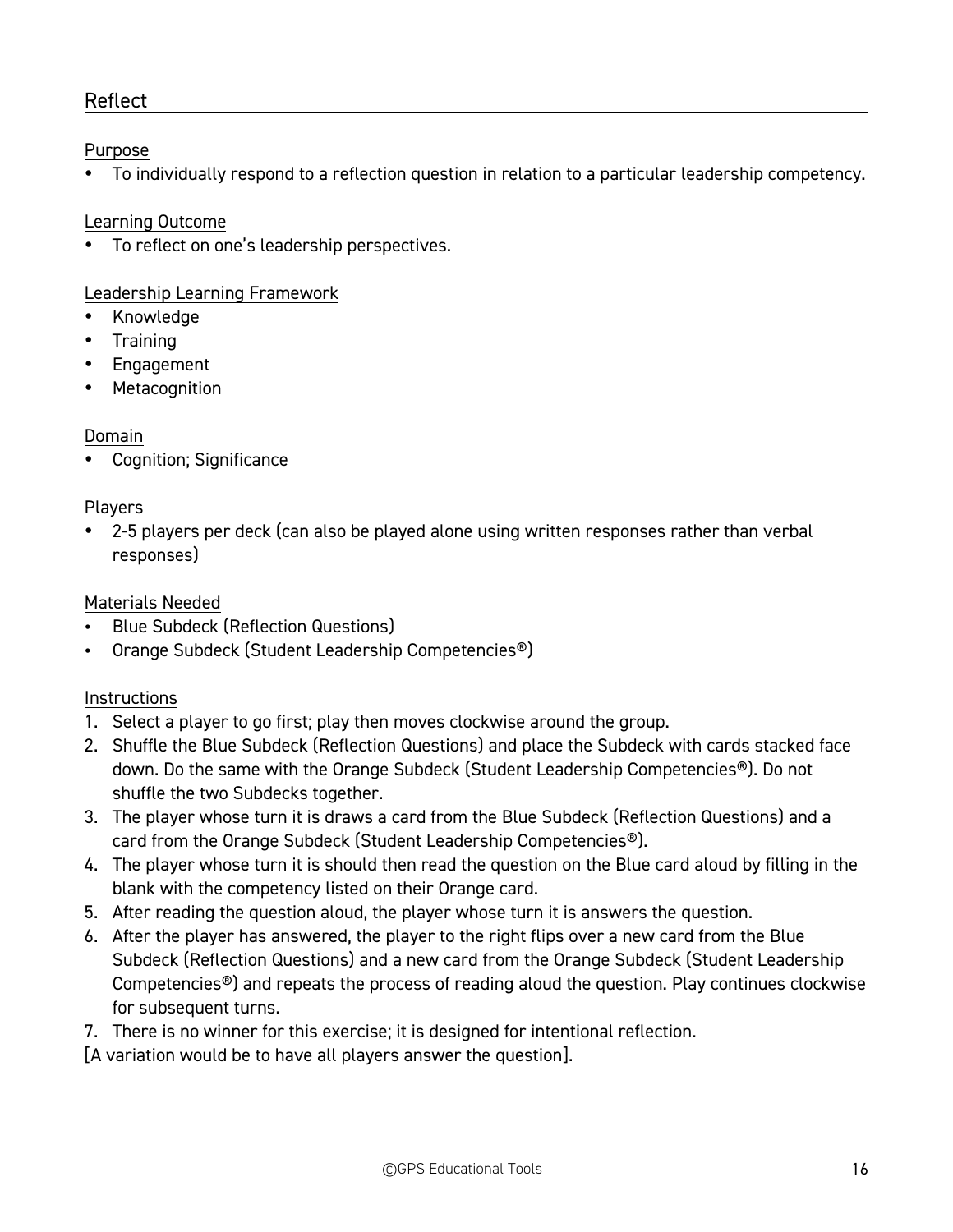### Historical Events

### Purpose

• To work as a group to match leadership theories that best represent the approach used during a variety of historical events.

### Learning Outcome

• To enhance one's understanding of and application of leadership theories across a variety of historical events.

### Leadership Learning Framework

- Knowledge
- Development
- Engagement

### Domain

**Cognition** 

### Players

• 2-5 players per deck

### Materials Needed

- Purple Subdeck (Events)
- Red Subdeck (Leadership Theories)

- 1. Select a player to go first; play then moves clockwise around the group.
- 2. Shuffle the Purple Subdeck (Events) and place the cards stacked face down. Then, lay out all the cards from the Red Subdeck (Leadership Theories) next to each other face up.
- 3. The player whose turn it is draws a card from the Purple Subdeck (Events), reads it aloud, and then places it face up for the group to see.
- 4. Participants are encouraged to take time to research information about the event to get a more well-rounded understanding.
- 5. The group then identifies the various individuals and groups involved in this event. For example, for Stonewall, two of those individuals/groups (among many) may include James O'Neill, the New York City police commissioner at the time, and African-American trans women. Once individuals and groups have been identified, the group narrows the list to one individual or group for the remainder of the exercise.
- 6. As a group, all players are to come to consensus in selecting the theory from any Red card that best describes how their selected individual/group engaged in leadership during the event at the time and discuss the following questions:
	- o What was the impact of their approach?
	- o How might the time in history when this event took place shaped that individual's or group's approach?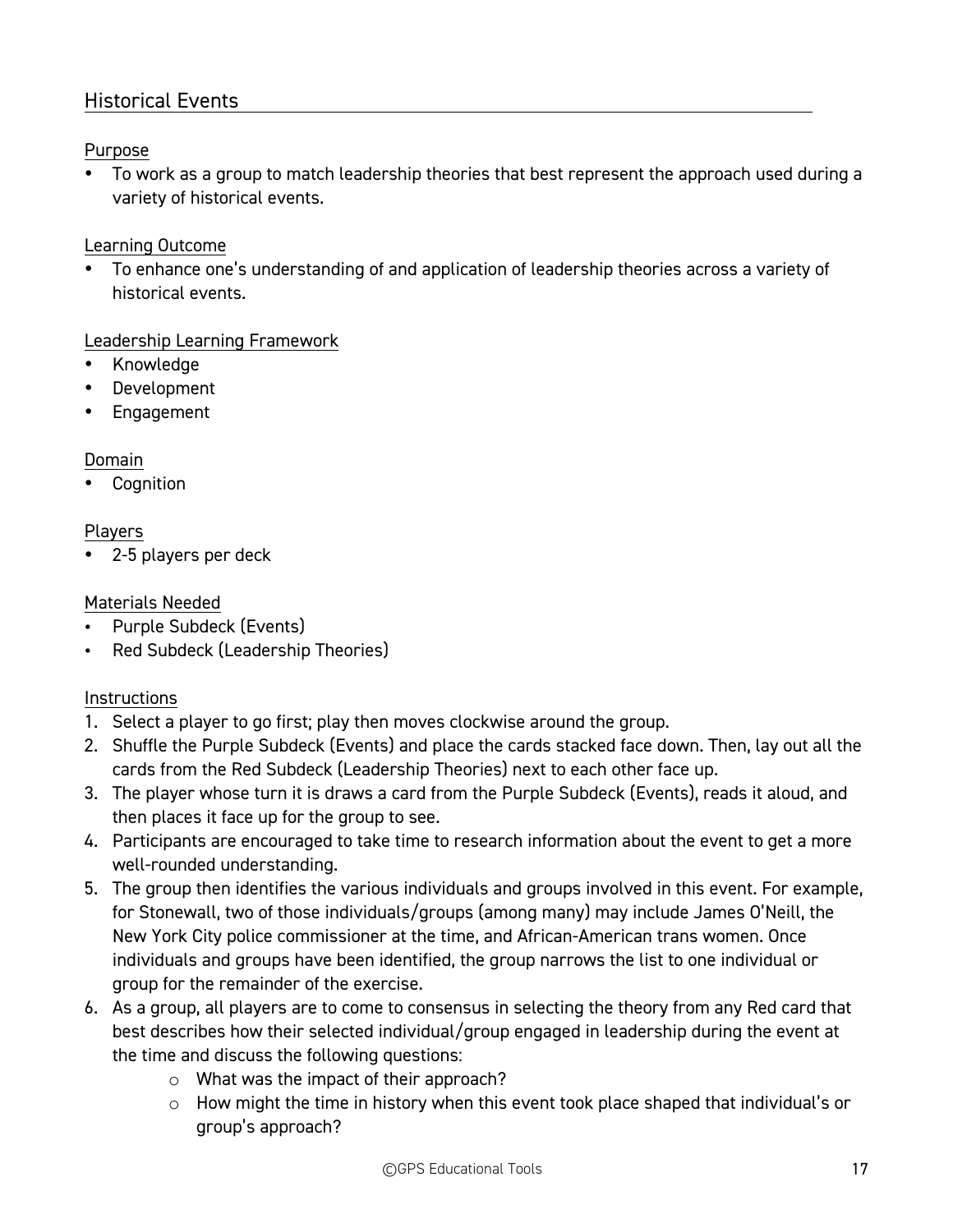- $\circ$  Looking back at history with a more critical lens, would there have been another leadership theory that could have framed a different, yet more productive (in your opinion), outcome? If so, which theory would that be? If not, why not?
- 7. Once a decision has been made about the card from the Red Subdeck (Leadership Theories) that best reflects the individual/group discussed in relation to the event on the card from the Purple Subdeck (Events), the player whose turn it is places the Purple card below the associated Red card so both are visible.
- 8. After the Purple card is placed with a Red card, the player to the right flips over and reads aloud a new card from the Purple Subdeck (Events). The group again researches the event, lists those involved, narrows the list to one person/group, selects the best matching card from the Red Subdeck (Leadership Theories), and then has a discussion. There is no limit to the number of Purple cards that can be associated with any one Red card. Play continues clockwise for subsequent turns.

9. There is no winner for this exercise; it is designed for intentional reflection and discussion. [A variation would be to have the player whose turn it is come up with an historical event of their choice in lieu of flipping over a card from the Purple Subdeck (Events). That player would write down the event on a piece of paper and place it face up for all players to see. The exercise would continue as described in the remainder of the instructions.].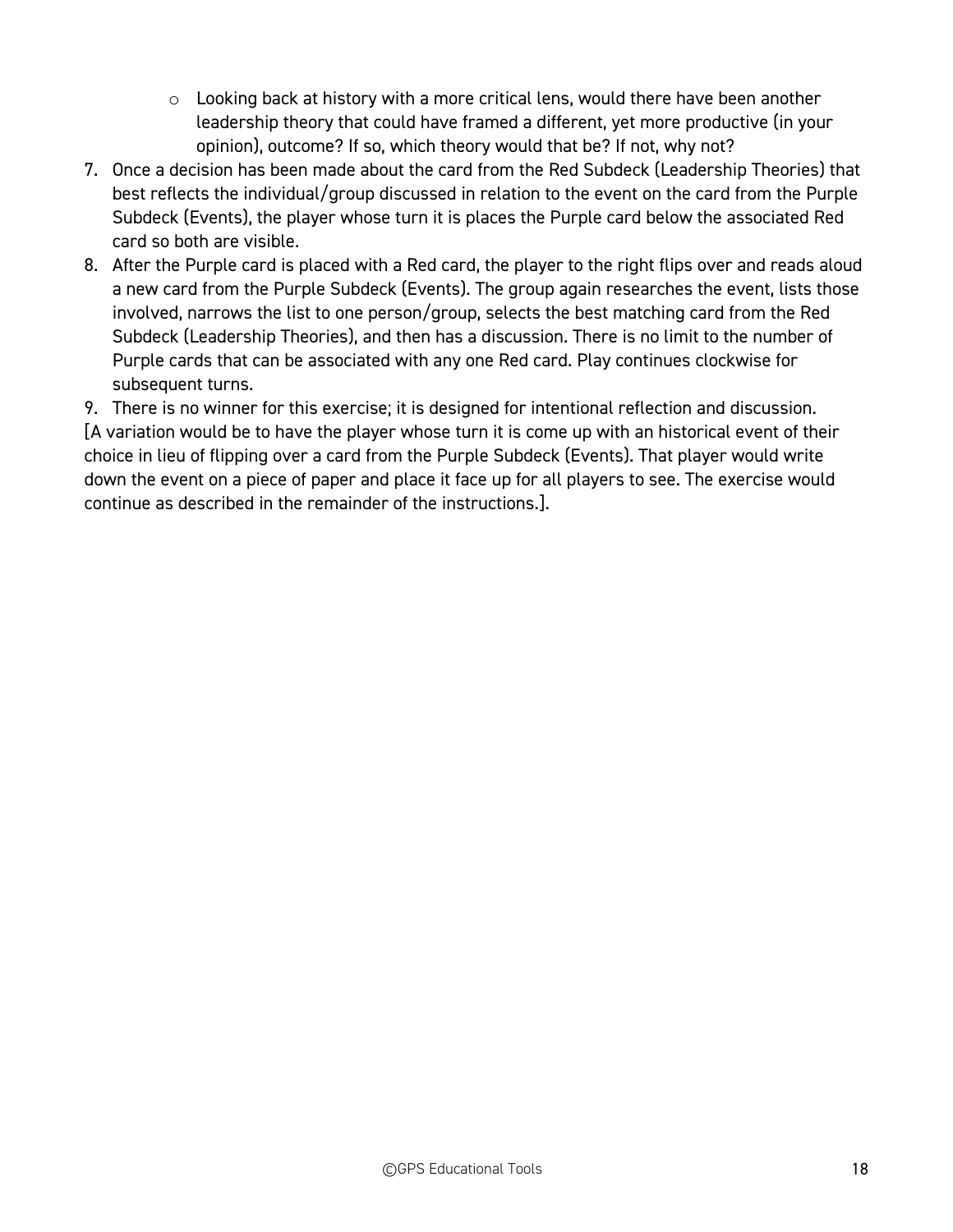### Strengths and Weaknesses

### Purpose

• To individually reflect on one's leadership competency strengths and weaknesses.

### Learning Outcome

• To engage in reflection on one's individual leadership competency strengths and weaknesses.

### Leadership Learning Framework

- Development
- Training
- Engagement
- Metacognition

### Domain

**Efficacy** 

### Players

• 2+ (each player needs their own deck to play)

### Materials Needed

• Orange Subdeck (Student Leadership Competencies®) for each player

- 1. Each player has their own Orange Subdeck (Student Leadership Competencies®).
- 2. Each player selects 5 cards from their Orange Subdeck (Student Leadership Competencies<sup>®</sup>) of competencies they believe are their strengths.
- 3. Each player then shares why they selected the cards they did.
- 4. Repeat by having players select 5 cards from their Orange Subdeck (Student Leadership Competencies®) of competencies they want to develop or enhance.
- 5. Each player then shares why they selected the cards they did.
- 6. There is no winner for this exercise; it is designed for intentional reflection and discussion.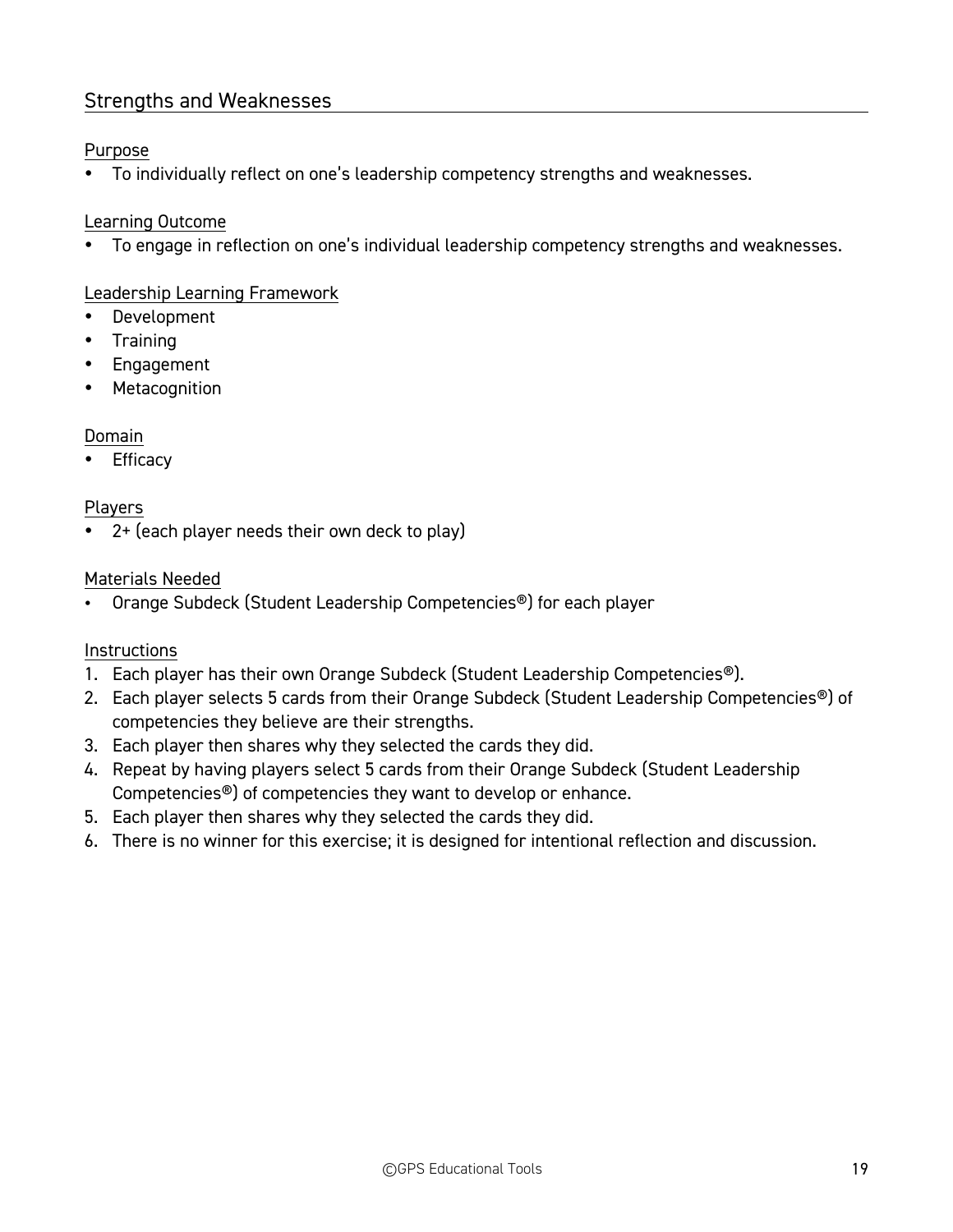### Impactful Events

### Purpose

• To individually reflect on the impact of historical events on one's life.

### Learning Outcome

• To engage in reflection on the personal impact of historical events.

### Leadership Learning Framework

- Knowledge
- Development
- Engagement
- Metacognition

### Domain

• Efficacy

### Players

• 2+ (each player needs their own deck to play)

### Materials Needed

• Purple Subdeck (Events) for each player

- 1. Each player has their own Purple Subdeck (Events).
- 2. Each player selects 3 cards from their Purple Subdeck (Events) of events that have had the most impact on their life today. Make sure to give them time to research each event, especially if they are unfamiliar with any of them.
- 3. Each player then shares why they selected the cards they did.
- 4. There is no winner for this exercise; it is designed for intentional reflection and discussion.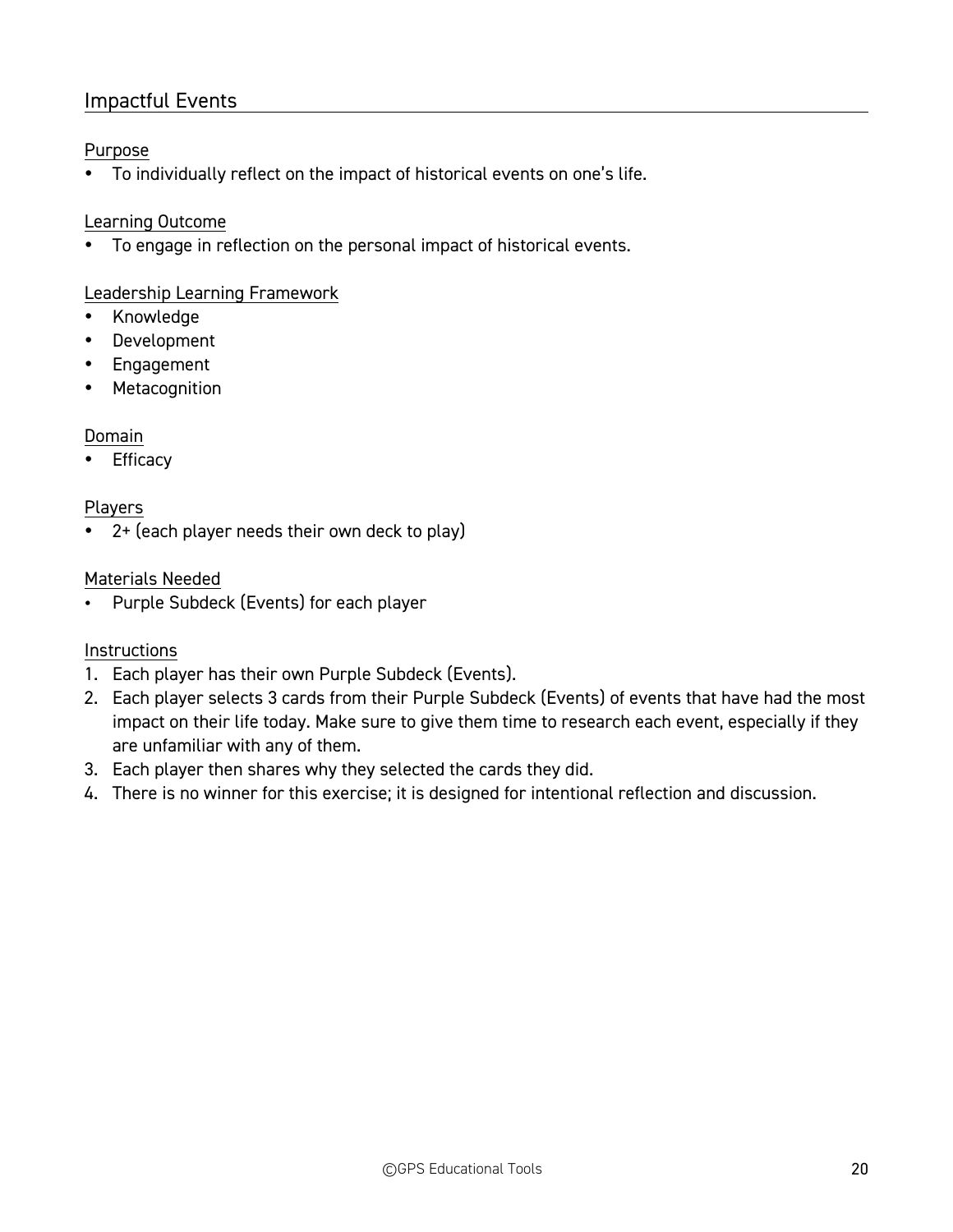### Leadership Thoughts

### Purpose

• To individually share responses to discussion prompts on issues related to leadership.

### Learning Outcome

• To engage one in reflection and discussion on personal leadership perspectives and experiences.

### Leadership Learning Framework

- **Development**
- Engagement
- Metacognition

### Domain

• Cognition; Significance

### Players

• 2-5 players per deck (can also be played alone using written responses rather than verbal responses)

### Materials Needed

Pink Subdeck (Discussion Prompts)

### **Instructions**

- 1. Select a player to go first; play then moves clockwise around the group.
- 2. Shuffle the Pink Subdeck (Discussion Prompts) and place the cards stacked face down.
- 3. The player whose turn it is draws a card from the stack and reads the discussion prompt to the group.
- 4. Beginning with the player whose turn it is, each player responds to the prompt.
- 5. The player to the right then draws a new card from the stack and repeats the process. Play continues clockwise for subsequent turns.
- 6. There is no winner for this exercise; it is designed for intentional reflection and discussion.

[A variation of this exercise would be to have each player draw a card from the Pink Subdeck (Discussion Prompts) and select a person in the group to ask that question to, ensuring everyone answered at least one question.].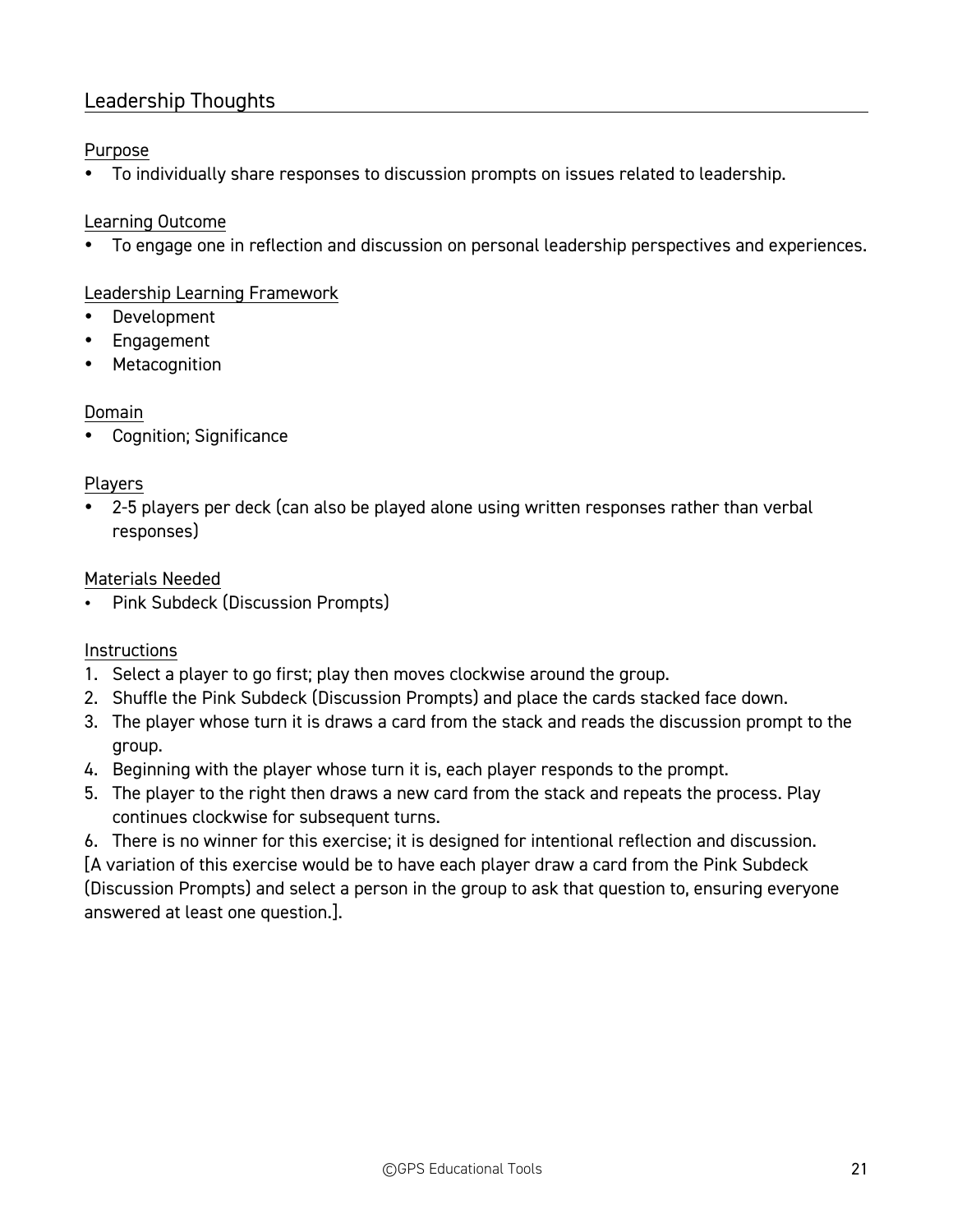## Competitive Team Activities

### What is…

Purpose

• To work as a team to guess the name of a leadership competency using clues drawn by a team member.

#### Learning Outcome

• To enhance one's understanding of leadership competencies.

### Leadership Learning Framework

- Knowledge
- Development
- Training
- **Engagement**

#### Domain

• Cognition

#### Players

• 4+ per deck

### Materials Needed

- Orange Subdeck (Student Leadership Competencies®)
- White board and dry erase marker or multiple sheets of poster paper and marker

- 1. Get into two equal-sized teams and select which team will go first (Team 1) and the team that will go second (Team 2).
- 2. Shuffle the Orange Subdeck (Student Leadership Competencies<sup>®</sup>) and place the shuffled cards stacked face down.
- 3. A player from Team 1 will select a card from the stack of cards. The player should look at the card but should not reveal it to the other players.
- 4. The player then has 1 minute to draw clues (no words, letters, or numbers) for Team 1, trying to get a player on their team to say the name of the competency on the card. *The player may NOT draw the picture or a similar version of the picture that is printed on the actual card*. [A variation of this exercise is for the student to "act" out what is on the card and have the team guess what is on the card.]. Make sure to set a timer for 1 minute. Players on the other team should remain quiet.
- 5. If a player says what is on the card before the timer goes off, the team gets a point.
- 6. If the timer goes off and the team did not guess it, the person drawing [or acting] has to stop, and the Team 2 can have one "team guess." If they guess correctly, they get the point. If they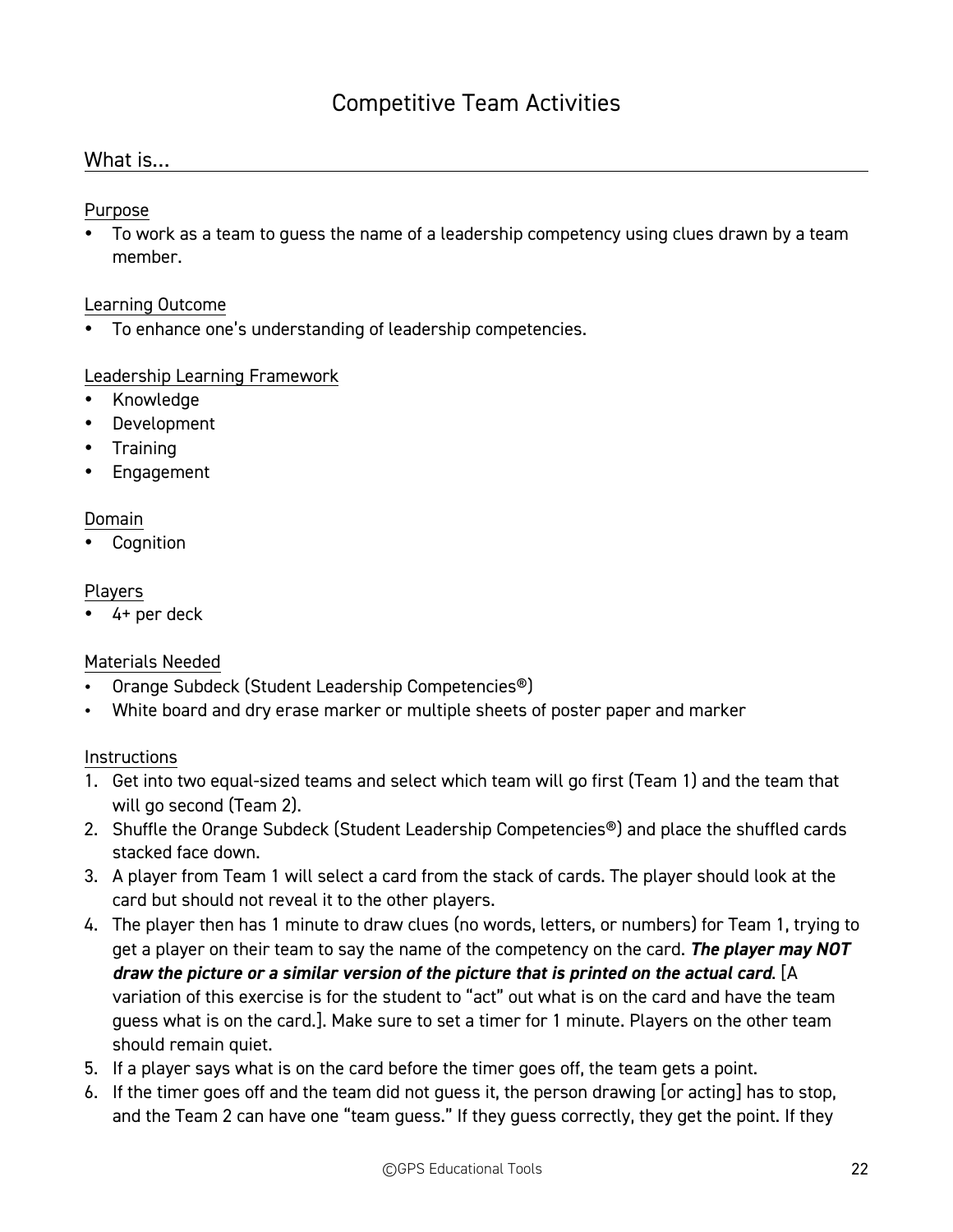don't, Team 1 gets one final "team guess" for a chance to win the point. If neither team guesses correctly, no points are awarded.

- 7. After the turn is complete, Team 2 gets a turn. Continue going back and forth with turns until both teams have completed 10 turns.
- 8. The team with the most points after each team has had 10 turns wins.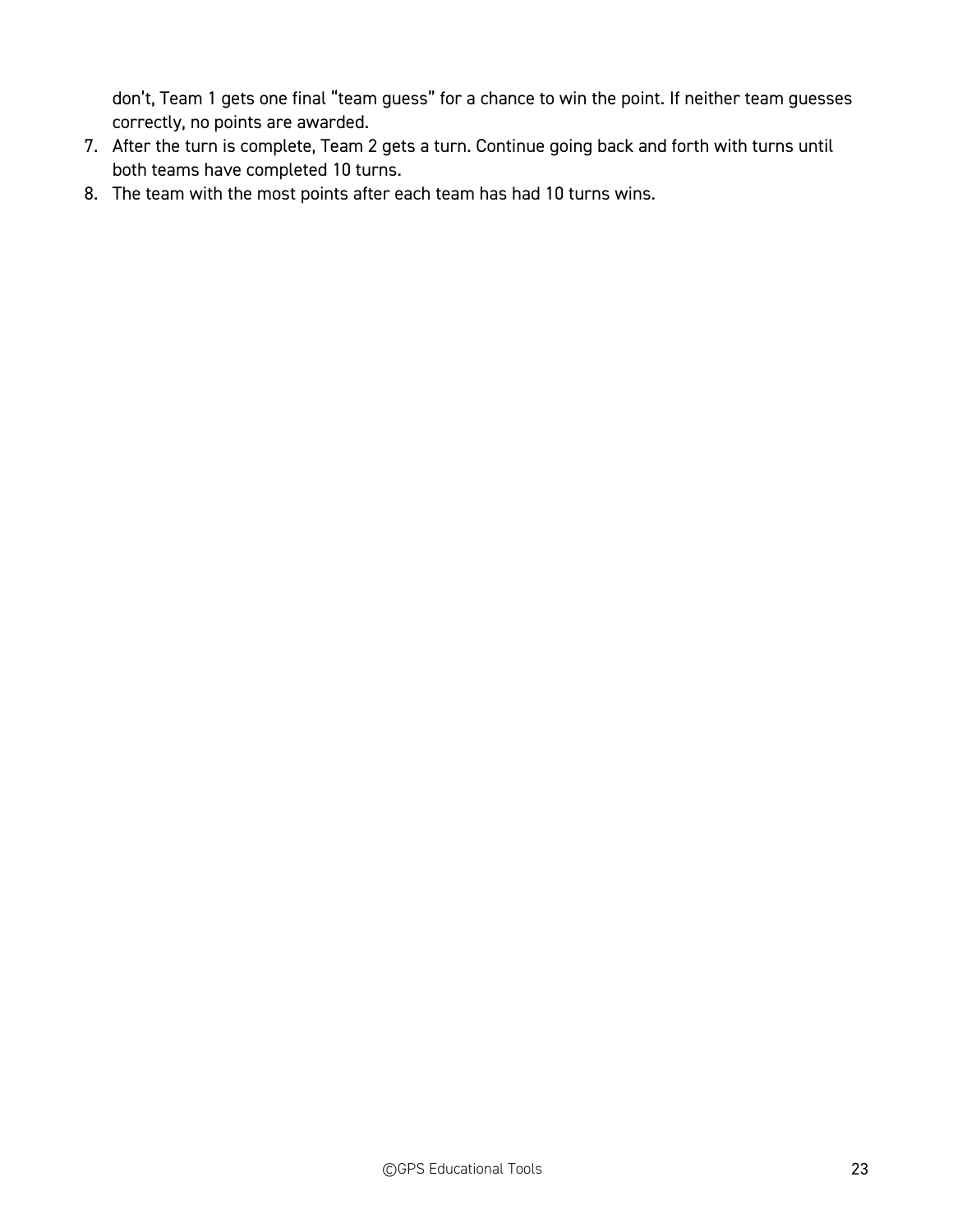### Don't Say It

### Purpose

• To work as a team to guess the name of a leadership theory or leadership competency using clues verbally shared by a team member.

### Learning Outcome

• To enhance one's understanding of leadership theories, leadership competencies, and historical events.

### Leadership Learning Framework

- Knowledge
- Development
- Training
- **Engagement**

### Domain

**Cognition** 

### Players

• 4+ per deck

### Materials Needed

- Red Subdeck (Leadership Theories)
- Orange Subdeck (Student Leadership Competencies®)

- 1. Get into two equal-sized teams and select which team will go first (Team 1) and the team that will go second (Team 2).
- 2. Shuffle the Red Subdeck (Leadership Theories) and Orange Subdeck (Student Leadership Competencies®) together and place the shuffled cards stacked face down.
- 3. A player from Team 1 will select a card from the stack of cards. The player should look at the card but should not reveal it to the other players.
- 4. That player has 30 seconds to give word and phrase clues to their team to try to get them to guess what is on the card. *The player giving clues cannot say or rhyme any of the words on the card.* The players on the team may shout out as many guesses as they would like until someone guesses correctly. Make sure to set a timer for 30 seconds. Players on the other team should remain quiet.
- 5. If someone on Team 1 guesses what is on the card before the timer goes off, that same player whose turn it is draws another card from the stack and tries to get their team to guess what is on that card. For every card guessed correctly, another card is drawn. There is no passing. Play ends when the timer goes off.
- 6. The team then counts how many cards they guessed correctly and are awarded that number of points.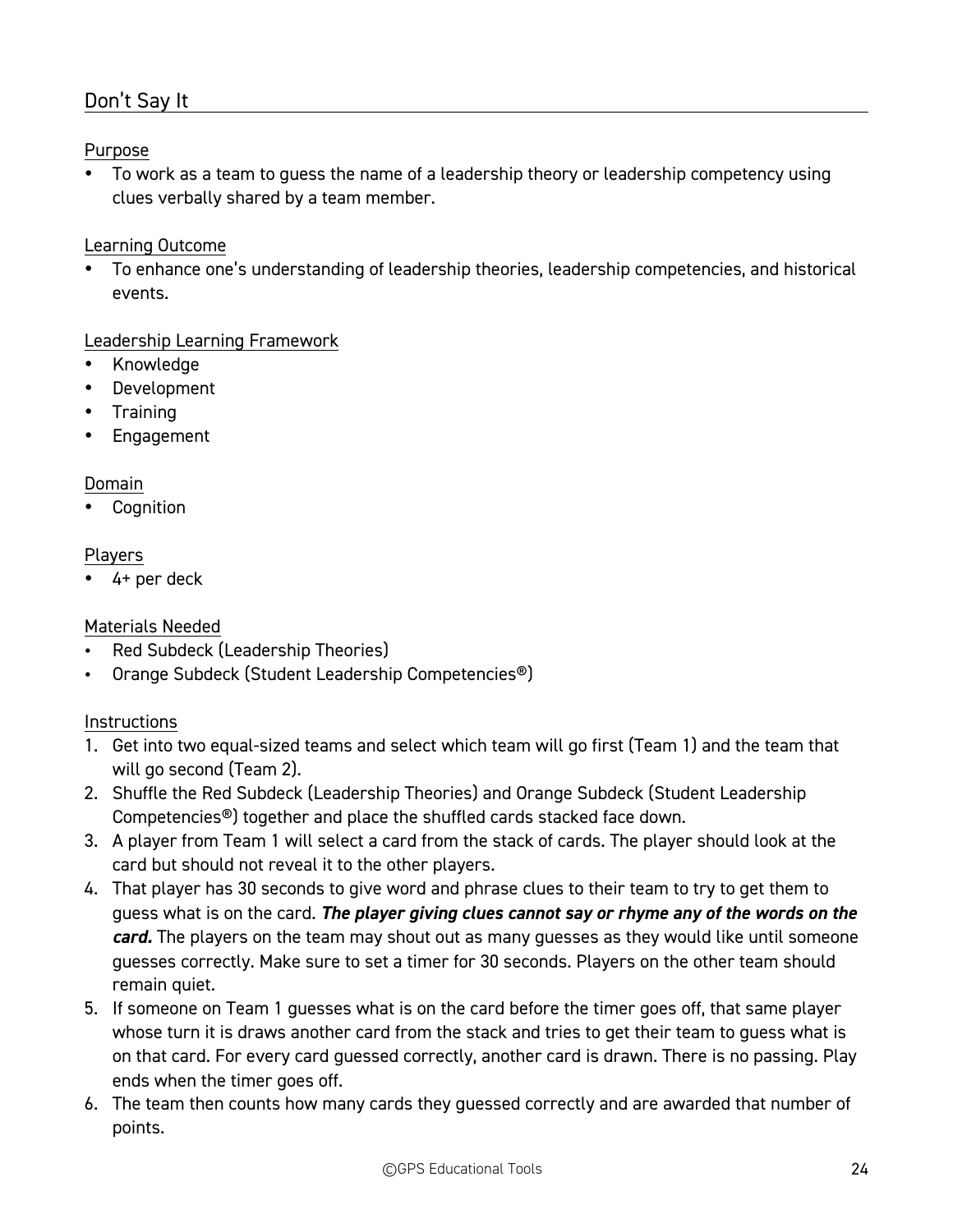- 7. After the turn is complete, the Team 2 gets a turn. Continue going back and forth with turns until both teams have completed 10 turns.
- 8. The team with the most points after each team has had 10 turns wins.

[A variation of this exercise would be to only use the Orange Subdeck (Student Leadership Competencies®)].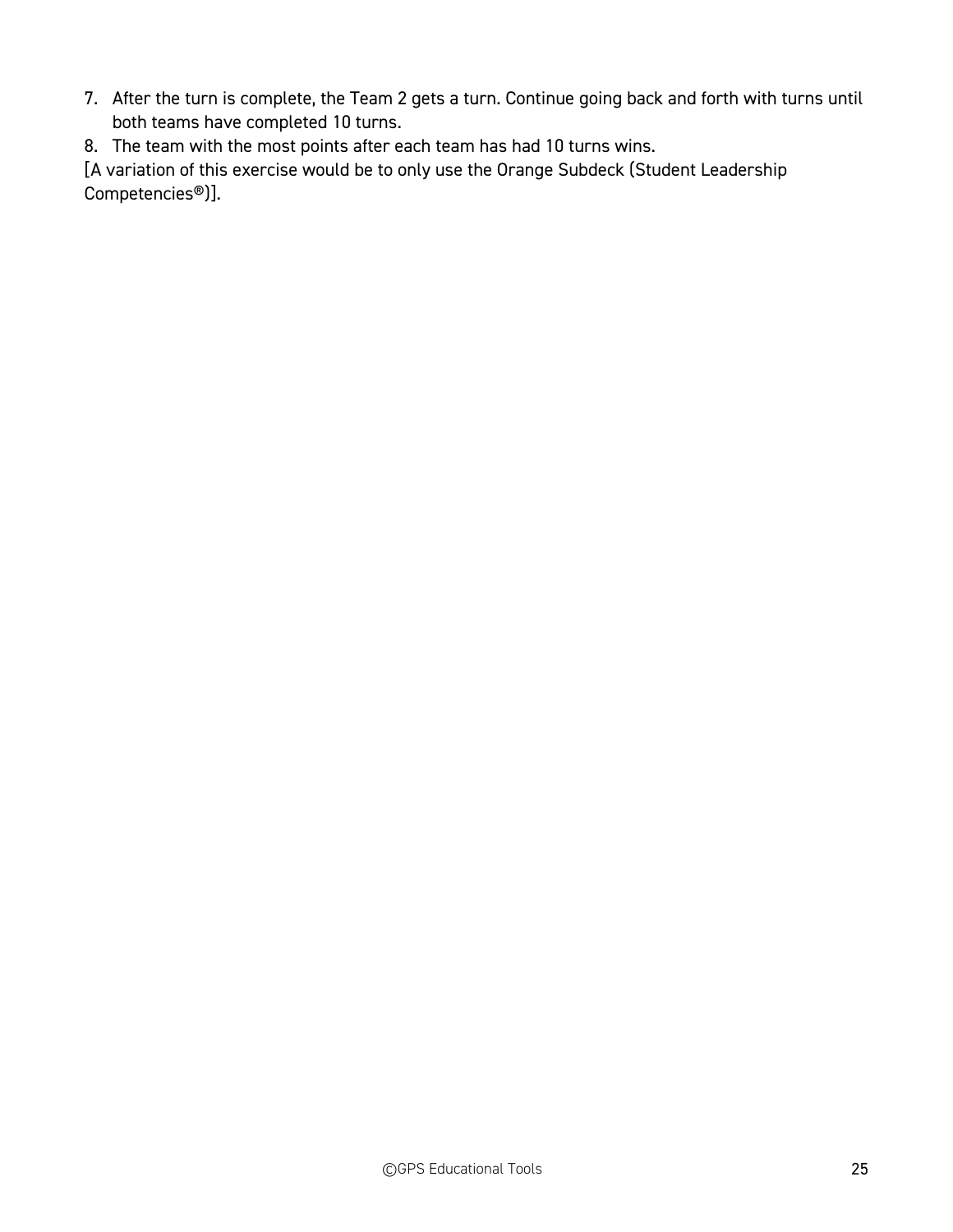### You Guess

### Purpose

• To work as a team to give clues to a player in order for that person to guess the name of a leadership competency.

### Learning Outcome

• To enhance one's understanding of leadership competencies.

### Leadership Learning Framework

- Knowledge
- Development
- Training
- Engagement

### Domain

**Cognition** 

### Players

4+ per deck

### Materials Needed

• Orange Subdeck (Student Leadership Competencies®)

- 1. Get into two equal-sized teams and select which team will go first (Team 1) and the team that will go second (Team 2).
- 2. Shuffle the Orange Subdeck (Student Leadership Competencies®) and place the shuffled cards stacked face down.
- 3. A player from Team 1 will select a card from the stack of cards. The player should not look at the card but should lift it up to show the members of their team the side with the name and definition of the competency.
- 4. The team then has 90 seconds to give verbal clues to the player from Team 1 who is holding the card. Clues cannot include any key words from the definition printed on the card. The goal is to try to get that player holding the card to guess the name of the competency on the card. Make sure to set a timer for 90 seconds. The players on the team may shout out as many clues as they would like until the player with the card guesses correctly. Players on the other team should remain quiet.
- 5. If the player holding the card guesses what is on the card before the timer goes off, that same player draws another card from the stack, shows their team, and tries to guess the competency on the card based on the team's verbal clues. For every card guessed correctly, another card is drawn. There is no passing. Play ends when the timer goes off.
- 6. After the turn is complete, Team 2 gets a turn. Continue going back and forth with turns until both teams have completed 5 turns.